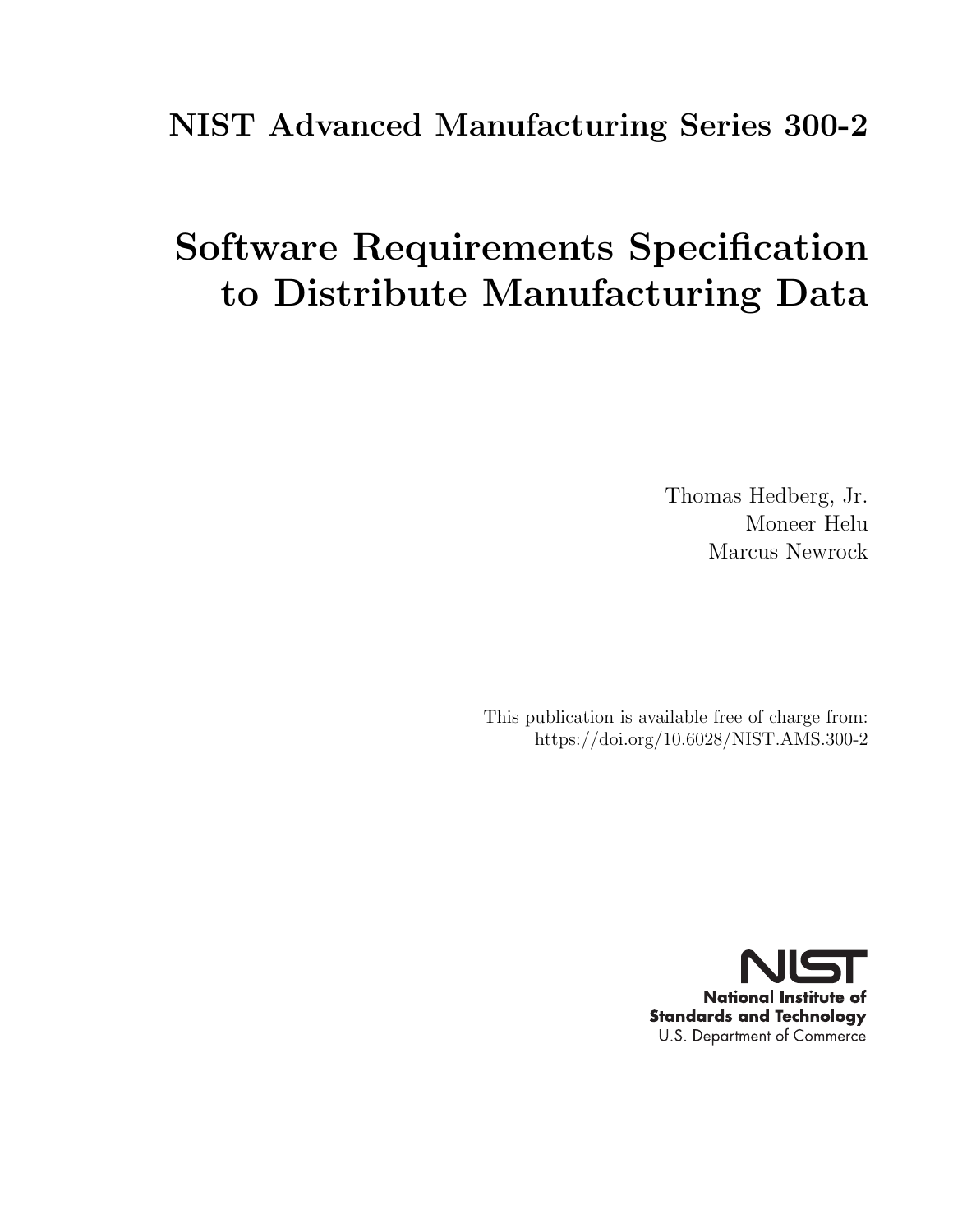# NIST Advanced Manufacturing Series 300-2

# Software Requirements Specification to Distribute Manufacturing Data

 *Systems Integration Division* Thomas Hedberg, Jr. Moneer Helu *Engineering Laboratory*

Marcus Newrock *Office of Data and Informatics Material Measurement Laboratory*

This publication is available free of charge from: https://doi.org/10.6028/NIST.AMS.300-2

December 2017



U.S. Department of Commerce Wilbur L. Ross, Jr., Secretary

National Institute of Standards and Technology Walter Copan, NIST Director and Under Secretary of Commerce for Standards and Technology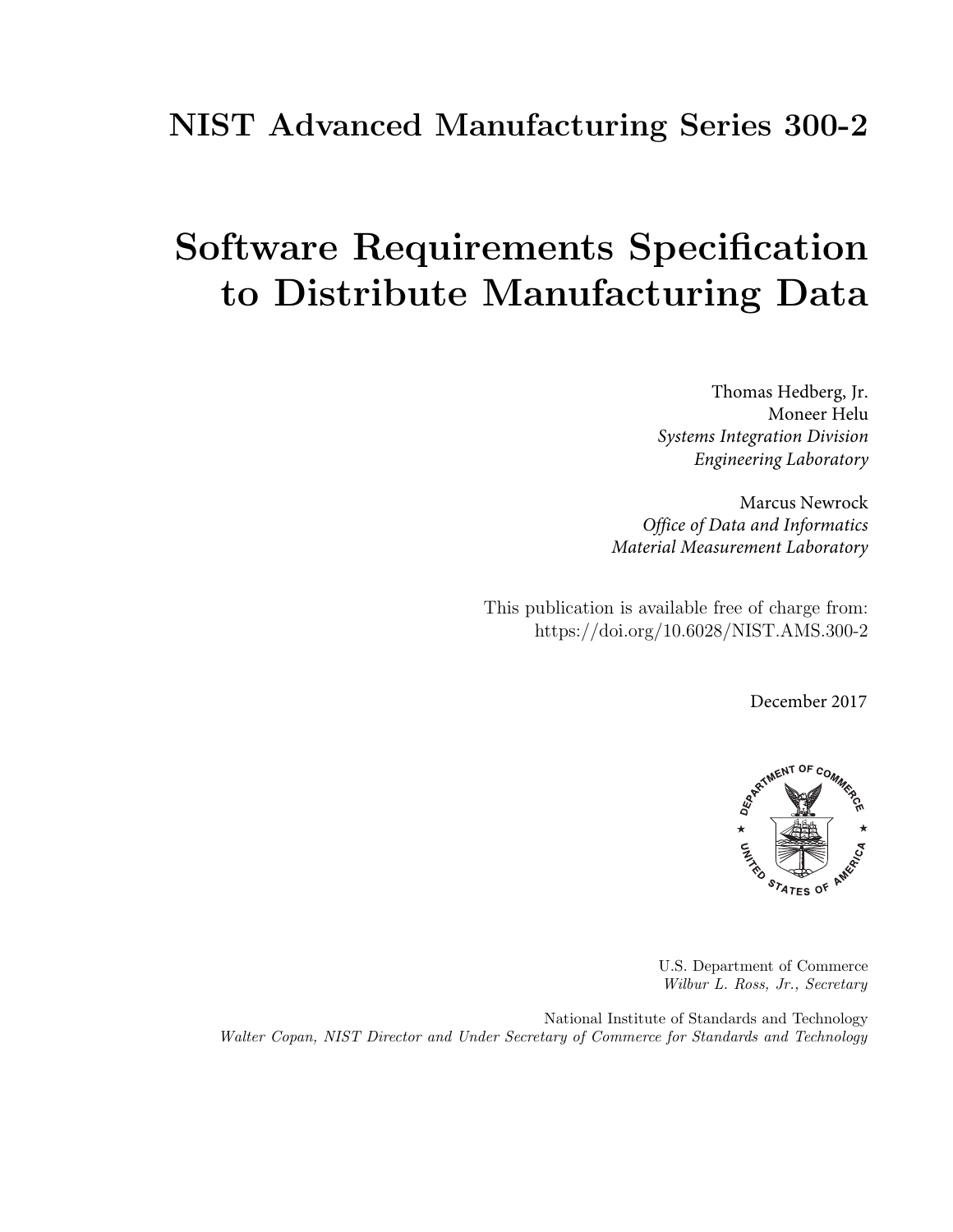## Contents

| 1        |                                             | Introduction<br>$\mathbf 1$                  |  |  |  |  |  |
|----------|---------------------------------------------|----------------------------------------------|--|--|--|--|--|
|          | 1.1                                         | $\mathbf{1}$                                 |  |  |  |  |  |
|          | 1.2                                         | $\mathbf{1}$                                 |  |  |  |  |  |
|          | 1.3                                         | $\mathbf{1}$<br>Scope                        |  |  |  |  |  |
|          | 1.4                                         | $\mathbf{1}$                                 |  |  |  |  |  |
|          | 1.5                                         | 3                                            |  |  |  |  |  |
|          |                                             | 3<br>1.5.1                                   |  |  |  |  |  |
|          |                                             | 3<br>1.5.2                                   |  |  |  |  |  |
|          |                                             | 3<br>1.5.3                                   |  |  |  |  |  |
|          | 1.6                                         | 3                                            |  |  |  |  |  |
|          | 1.7                                         | 3                                            |  |  |  |  |  |
| $\bf{2}$ |                                             | $\overline{\mathbf{4}}$                      |  |  |  |  |  |
|          | 2.1                                         | <b>General Description</b><br>$\overline{4}$ |  |  |  |  |  |
|          |                                             | 2.1.1<br>$\overline{4}$                      |  |  |  |  |  |
|          |                                             | $\overline{4}$                               |  |  |  |  |  |
|          |                                             | 2.1.2<br>6                                   |  |  |  |  |  |
|          | 2.2                                         |                                              |  |  |  |  |  |
|          | 2.3                                         | 6<br>6                                       |  |  |  |  |  |
|          | 2.4                                         | $\overline{7}$                               |  |  |  |  |  |
|          | 2.5                                         |                                              |  |  |  |  |  |
|          | 2.6                                         | $\overline{7}$                               |  |  |  |  |  |
|          | 2.7                                         | $\overline{7}$                               |  |  |  |  |  |
| 3        | <b>External Interface Requirements</b><br>8 |                                              |  |  |  |  |  |
|          | 3.1                                         | 8<br>User Interfaces                         |  |  |  |  |  |
|          |                                             | 8<br>3.1.1                                   |  |  |  |  |  |
|          |                                             | 8<br>3.1.2                                   |  |  |  |  |  |
|          | 3.2                                         | 8                                            |  |  |  |  |  |
|          | 3.3                                         | 8                                            |  |  |  |  |  |
|          |                                             | 9<br>3.3.1                                   |  |  |  |  |  |
|          | 3.4                                         | 10                                           |  |  |  |  |  |
| 4        |                                             | <b>System Features</b><br>11                 |  |  |  |  |  |
|          | 4.1                                         | 11                                           |  |  |  |  |  |
|          |                                             | 11<br>4.1.1                                  |  |  |  |  |  |
|          |                                             | 4.1.2<br>11                                  |  |  |  |  |  |
|          | 4.2                                         | 12                                           |  |  |  |  |  |
|          |                                             | 12<br>4.2.1                                  |  |  |  |  |  |
|          |                                             | 12<br>4.2.2                                  |  |  |  |  |  |
|          | 4.3                                         | 12                                           |  |  |  |  |  |
|          |                                             |                                              |  |  |  |  |  |

This publication freely available at: https://doi.org/10.6028/NIST.AMS.300-2 Page i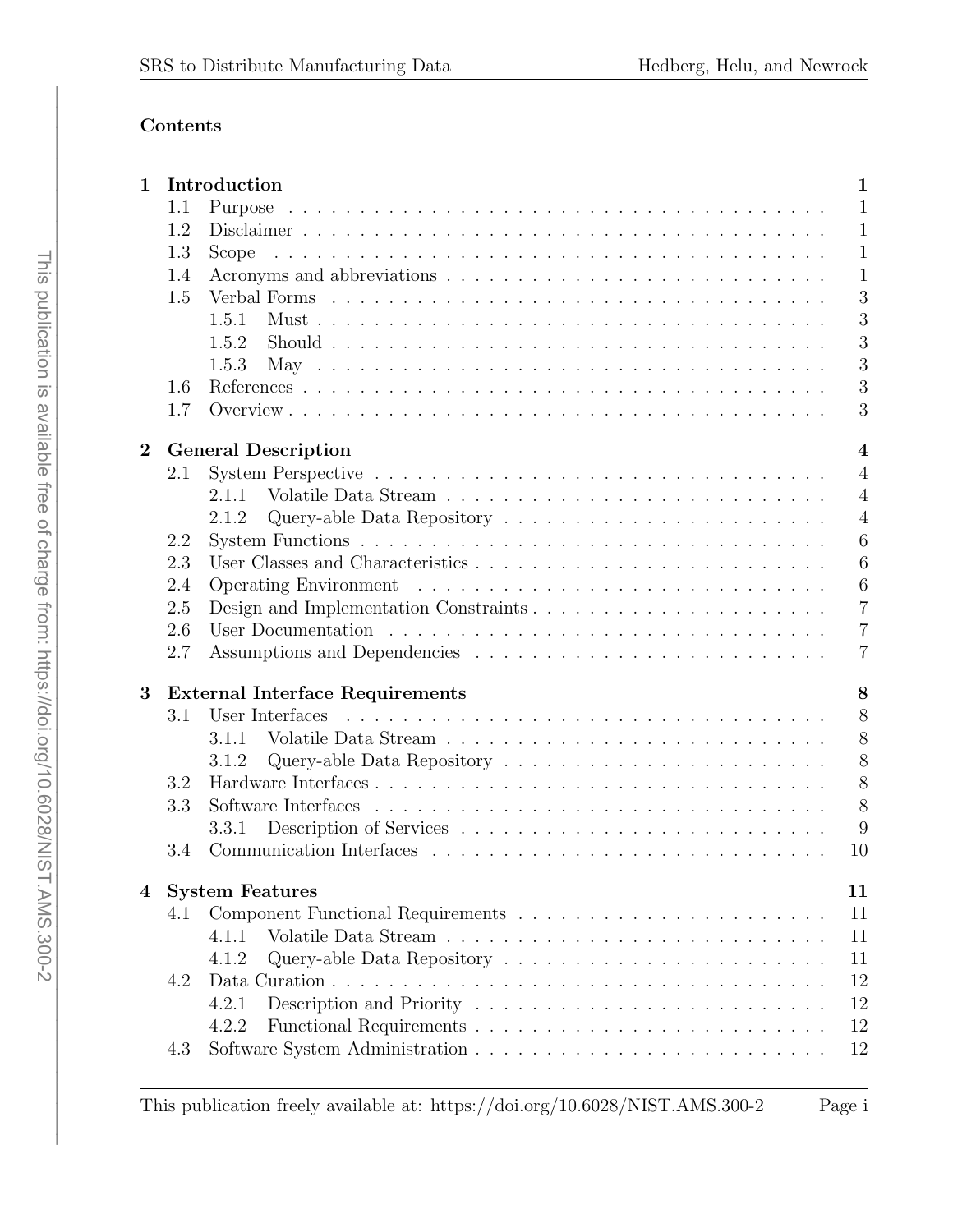|                            |                                   | 4.3.1<br>4.3.2                     | <sup>12</sup> |  |  |  |  |
|----------------------------|-----------------------------------|------------------------------------|---------------|--|--|--|--|
| 5                          |                                   | <b>Non-functional Requirements</b> | 14            |  |  |  |  |
|                            | 5.1                               |                                    | 14            |  |  |  |  |
|                            | 5.2                               |                                    | 14            |  |  |  |  |
|                            | 5.3                               |                                    | 14            |  |  |  |  |
|                            | 5.4                               |                                    | 14            |  |  |  |  |
|                            | 5.5                               |                                    | 14            |  |  |  |  |
|                            | 5.6                               |                                    | 15            |  |  |  |  |
|                            |                                   | 5.6.1                              | 15            |  |  |  |  |
|                            |                                   | 562                                | 15            |  |  |  |  |
| 16<br>Appendix A: Glossary |                                   |                                    |               |  |  |  |  |
|                            | Appendix B: Analysis Models<br>18 |                                    |               |  |  |  |  |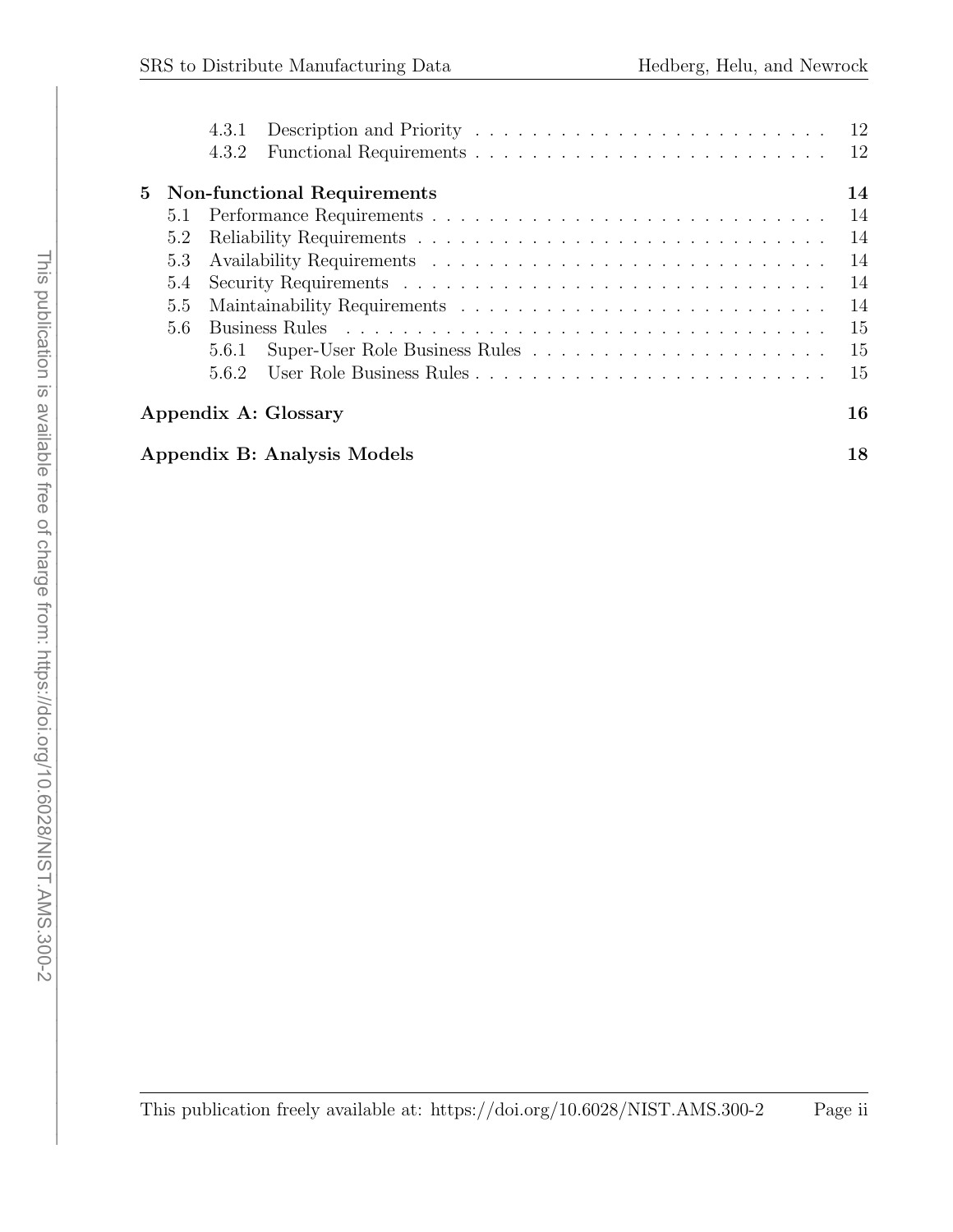# List of Figures

| Example network diagram for a smart manufacturing system design to collect, |     |
|-----------------------------------------------------------------------------|-----|
|                                                                             | -19 |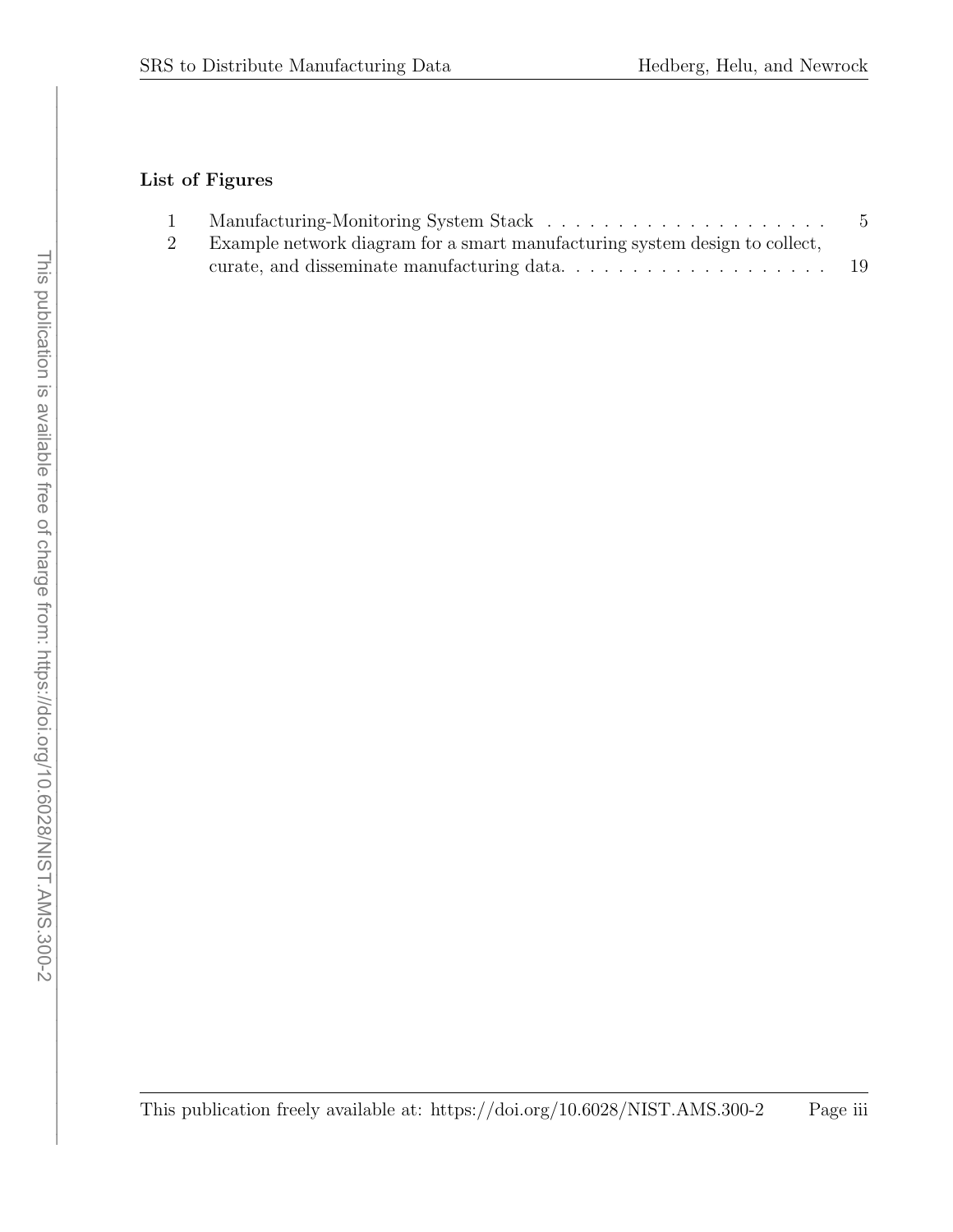#### <span id="page-5-0"></span>1. Introduction

This section of the Software [Requirements](#page-6-1) Specification (SRS) document provides the purpose of the [SRS,](#page-6-1) copyright and commercial systems disclaimer, scope of the [SRS,](#page-6-1) acronyms and abbreviations used in the [SRS,](#page-6-1) the definition of verbal forms, list of references, and an overview of the [SRS](#page-6-1) document's structure.

#### <span id="page-5-1"></span>1.1 Purpose

The purpose of this [SRS](#page-6-1) document is to describe the requirements specifications for applications and a data repository to distribute manufacturing data.

Prospective developers, technical-assessment personnel, and interested end-users are the intended audience of this [SRS](#page-6-1) document.

#### <span id="page-5-2"></span>1.2 Disclaimer

The work presented in this [SRS](#page-6-1) is an official contribution of the National [Institute](#page-6-2) of Standards and [Technology](#page-6-2) (NIST) and not subject to copyright in the United States. Certain commercial systems are identified in this paper. Such identification does not imply recommendation or endorsement by [NIST.](#page-6-2) Nor does it imply that the products identified are necessarily the best available for the purpose.

#### <span id="page-5-3"></span>1.3 Scope

A software system to distribute manufacturing data via a web service is the application being defined by this document. The software system contains two component applications. The first component is an application to stream time-synchronized manufacturing data, herein referred to as the [Volatile](#page-6-3) Data Stream (VDS). The second component is an application for querying a database containing manufacturing data, herein referred to as the [Query-able](#page-6-4) Data Repository (QDR). The two components combined are herein referred to as the "software system."

The software system enables researchers, practitioners, and solution providers to interact with real data generated from a manufacturing facility. The [VDS](#page-6-3) supports real-time datamonitoring activities. The [QDR](#page-6-4) enables object-of-interest observation. The data distributed via the software system enables research in manufacturing-related domains. The distributed data also supports the optimization and enhancement of practitioner processes. Lastly, the distributed data supports solution-provider development activities, such as designing, coding, testing, and debugging software applications.

#### <span id="page-5-4"></span>1.4 Acronyms and abbreviations

<span id="page-5-5"></span>API Application Programming Interface [6,](#page-10-3) [7,](#page-11-3) [9,](#page-13-2) [11](#page-15-5)[–13](#page-17-0)

<span id="page-5-6"></span>ASCII American Standard Code for Information Interchange [9–](#page-13-2)[11](#page-15-5)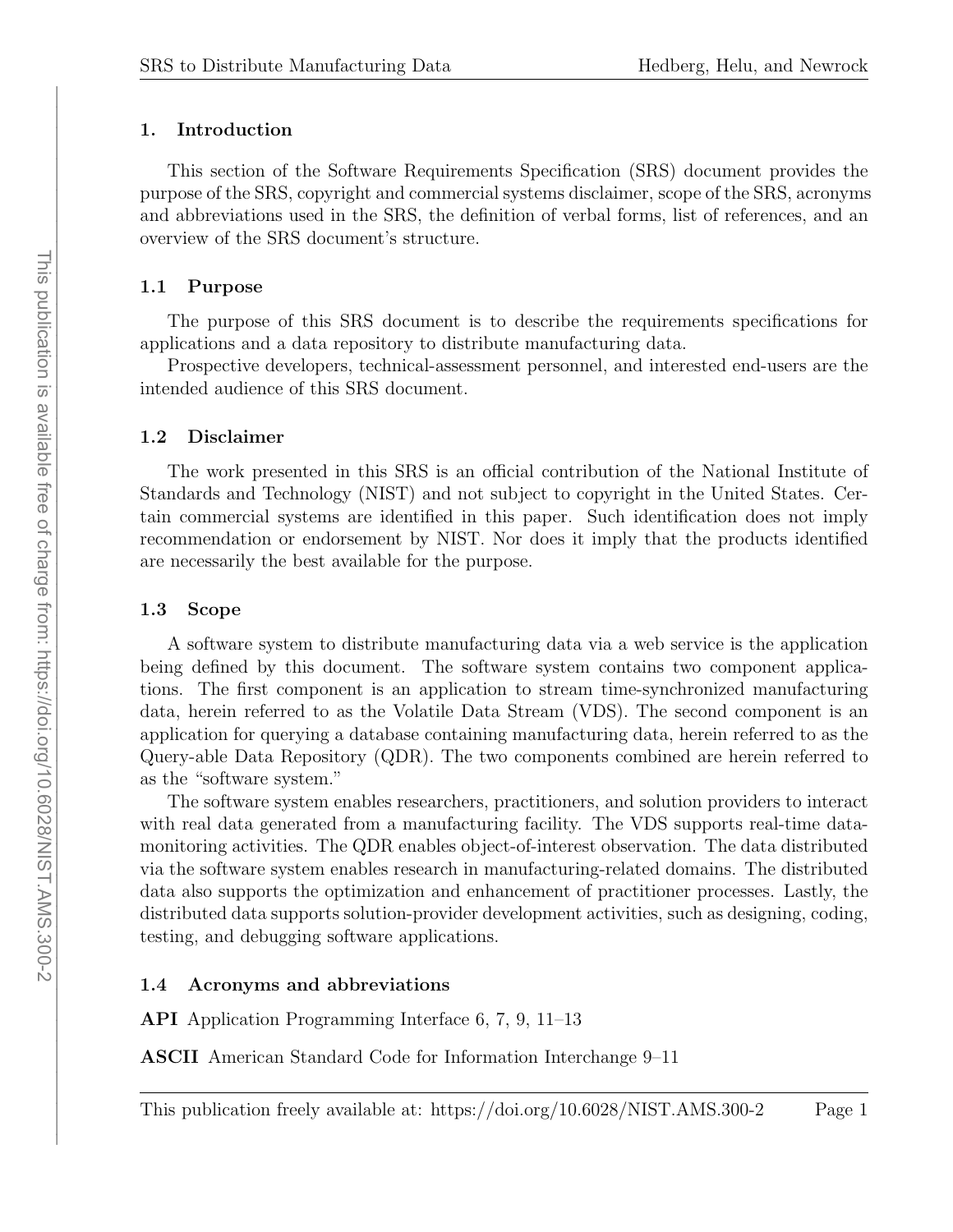<span id="page-6-24"></span><span id="page-6-23"></span><span id="page-6-21"></span><span id="page-6-19"></span><span id="page-6-18"></span><span id="page-6-17"></span><span id="page-6-15"></span><span id="page-6-13"></span><span id="page-6-5"></span>CRUD Create, Retrieve, Update, and Delete [9,](#page-13-2) [12,](#page-16-5) [13](#page-17-0) CSV Comma Separated Value [8,](#page-12-6) [10,](#page-14-0) [11](#page-15-5) HTML HyperText Markup Language [7](#page-11-3) HTTP HyperText Transfer Protocol [4](#page-8-4) HTTPS HTTP Secure [10](#page-14-0) JSON JavaScript Object Notation [8,](#page-12-6) [10,](#page-14-0) [11](#page-15-5) MTBF Mean Time between Failures [14](#page-18-7) MTTF Mean Time to Failures [14](#page-18-7) MVC Model-View-Controller [8](#page-12-6) NIST National Institute of Standards and Technology [1](#page-0-0) NoSQL Not only Structured Query Language [6](#page-10-3) PDF Portable Document Format [7](#page-11-3) QDR Query-able Data Repository [1,](#page-0-0) [4,](#page-8-4) [6–](#page-10-3)[12,](#page-16-5) [14,](#page-18-7) [15](#page-19-3) QIF Quality Information Framework [9](#page-13-2) REST Representational State Transfer [6,](#page-10-3) [7,](#page-11-3) [9–](#page-13-2)[13](#page-17-0) SRS Software Requirements Specification [1,](#page-0-0) [3,](#page-7-5) [4,](#page-8-4) [6,](#page-10-3) [8,](#page-12-6) [11,](#page-15-5) [12,](#page-16-5) [14](#page-18-7) SSL Secure Sockets Layer [6](#page-10-3)

- <span id="page-6-20"></span><span id="page-6-14"></span><span id="page-6-12"></span><span id="page-6-11"></span><span id="page-6-9"></span><span id="page-6-8"></span><span id="page-6-4"></span><span id="page-6-2"></span><span id="page-6-1"></span>TLS Transport Layer Security [6](#page-10-3)
- <span id="page-6-10"></span>UI User Interface [6,](#page-10-3) [8,](#page-12-6) [9,](#page-13-2) [12](#page-16-5)
- <span id="page-6-22"></span>UUID Universally Unique Identifier [13](#page-17-0)
- <span id="page-6-3"></span>VDS Volatile Data Stream [1,](#page-0-0) [4,](#page-8-4) [6–](#page-10-3)[11,](#page-15-5) [14,](#page-18-7) [15](#page-19-3)
- <span id="page-6-6"></span>XML Extensible Markup Language [4,](#page-8-4) [8–](#page-12-6)[11](#page-15-5)
- <span id="page-6-7"></span>XSD XML Schema Definition [4,](#page-8-4) [8,](#page-12-6) [13](#page-17-0)
- <span id="page-6-16"></span><span id="page-6-0"></span>XSLT Extensible Stylesheet Lanaguage Transformation [8](#page-12-6)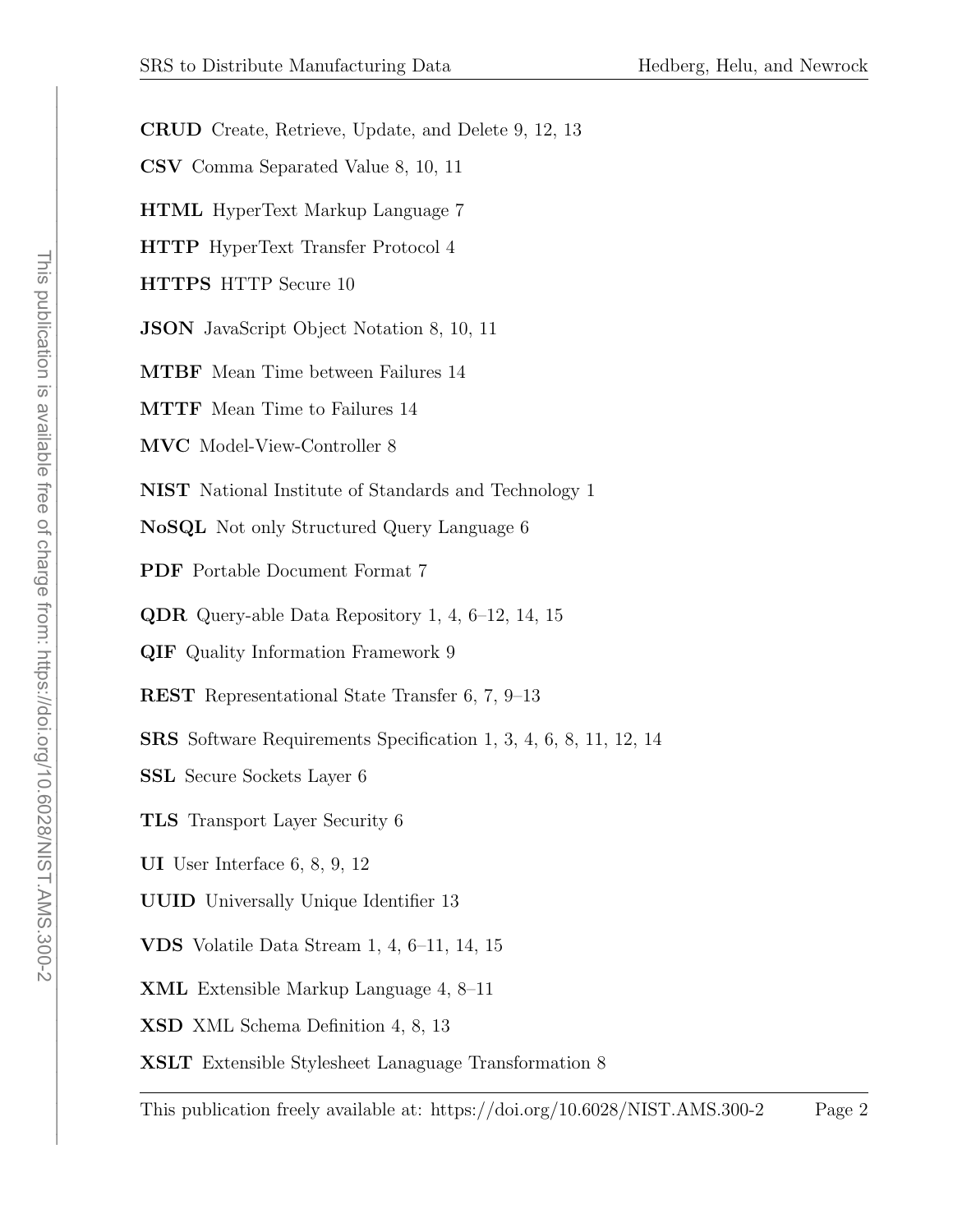# <span id="page-7-5"></span>1.5 Verbal Forms

## <span id="page-7-0"></span>1.5.1 Must

The verbal form "must" indicates requirements to be followed strictly to conform to this document and from which no deviation is permitted. Must is synonymous with "shall."

# <span id="page-7-1"></span>1.5.2 Should

The verbal form "should" indicates that a possibility among a set of possibilities is recommended as particularly suitable (without mentioning or excluding other possibilities) or that a certain course of action is preferred but not necessarily required.

# <span id="page-7-2"></span>1.5.3 May

The verbal form "may" indicates a course of action permissible within the limits of the document.

# <span id="page-7-3"></span>1.6 References

- <span id="page-7-6"></span>[1] MTConnect Institute (2014, Last Accessed June 2017) MTConnect Standard, Version 1.3, Standard. URL [http://www.mtconnect.org/standard-documents.](http://www.mtconnect.org/standard-documents)
- <span id="page-7-7"></span>[2] MTConnect Institute (2017, Last Accessed June 2017) Reference MTConnect Schemas, Standard. URL [http://schemas.mtconnect.org/.](http://schemas.mtconnect.org/)
- [3] IEEE Standards Association (2011, Last Accessed June 2017) Systems and software engineering – Life cycle processes –Requirements engineering, Standard. (IEEE 29148- 2011) URL [http://standards.ieee.org/findstds/standard/29148-2011.html.](http://standards.ieee.org/findstds/standard/29148-2011.html)
- [4] World Wide Web Consortium (2011, Last Accessed June 2017) REST, Web Page. URL [http://www.w3.org/2001/sw/wiki/REST.](http://www.w3.org/2001/sw/wiki/REST)

# <span id="page-7-4"></span>1.7 Overview

The remainder of this [SRS](#page-6-1) contains an general description of the software system (Section [2\)](#page-8-0) and the specific requirements for the software system (Sections [3,](#page-12-0) [4,](#page-15-0) and [5\)](#page-18-0).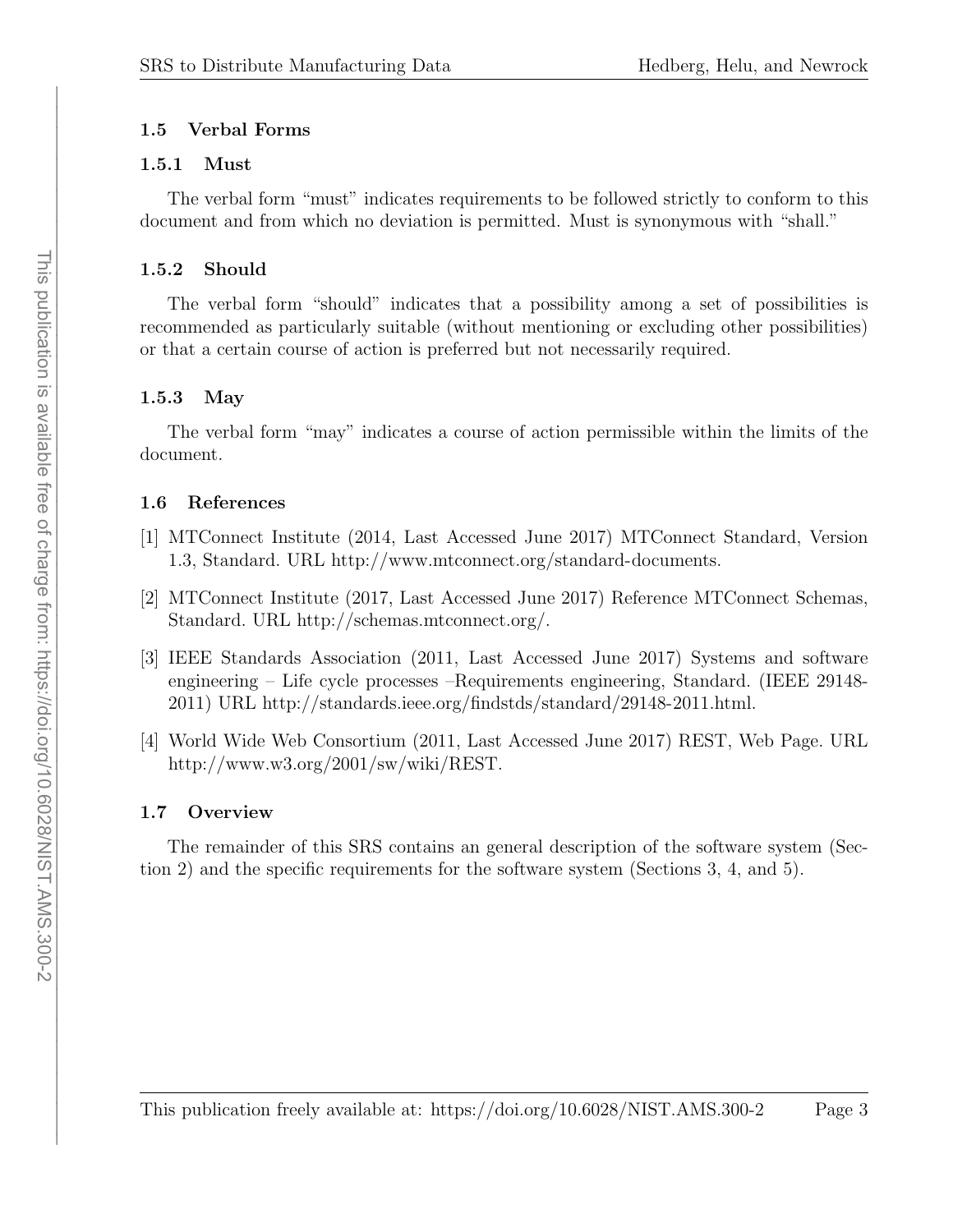#### <span id="page-8-4"></span><span id="page-8-0"></span>2. General Description

This section of the [SRS](#page-6-1) describes the general requirements that drive the design of the software system. The goal is not to state specific requirements, but rather to provide context to make those requirements easier to understand.

#### <span id="page-8-1"></span>2.1 System Perspective

Distributing manufacturing data across an enterprise requires the curation and management of the data within a repository and end-user services to access the data. The manufacturing data comes from a network of industrial equipment instrumented with sensors and other data-acquisition devices. Without a data-distribution system, data users must discover, curate, and integrate manufacturing data manually. The software system described in this [SRS](#page-6-1) can enable the automation of the required tasks.

This [SRS](#page-6-1) describes a software system that is part of a larger manufacturing-monitoring system. Figure [1](#page-9-0) presents the architecture of the manufacturing-monitoring system. This [SRS](#page-6-1) covers the [VDS](#page-6-3) and [QDR](#page-6-4) applications contained in the internal and external data access portions of the solution stack presented in Figure [1.](#page-9-0)

#### <span id="page-8-2"></span>2.1.1 Volatile Data Stream

The [VDS](#page-6-3) is an application that executes an MTConnect Agent, which is "a process that implements the MTConnect [HyperText](#page-6-5) Transfer Protocol (HTTP) protocol, [Extensible](#page-6-6) Markup [Language](#page-6-6) (XML) generation, and MTConnect protocol" [\[1\]](#page-7-6). The [VDS](#page-6-3) is a high priority for the software system.

MTConnect is an open-source, read-only, extensible data-exchange standard for manufacturing and was originally designed to transform process-related information from proprietary to structured-XML formats accessible for monitoring applications [\[1\]](#page-7-6). The standard is based on HTTP and provides information models and communication protocols to enhance the data-acquisition capabilities of manufacturing equipment, systems, and applications and enable a plug-and-play environment. Four information models are currently included in MTConnect: Devices, Streams, Assets, and Errors. These models are the only established common vocabulary and structure for manufacturing equipment data.

The [VDS](#page-6-3) provides a means for streaming buffered data aggregated from the manufacturing devices registered in the system. The [VDS](#page-6-3) must provide a report of all data items available in the [VDS,](#page-6-3) a near-real-time stream of most current value for each data item, and a time series of most recent values collected for each data item available in the [VDS](#page-6-3) buffer.

#### <span id="page-8-3"></span>2.1.2 Query-able Data Repository

The [QDR](#page-6-4) provides a means for transforming data into structured formats and sharing this structured data with users. The data are organized using predefined templates encoded in XML Schema [Definition](#page-6-7) (XSD). These templates must be used to create data queries. The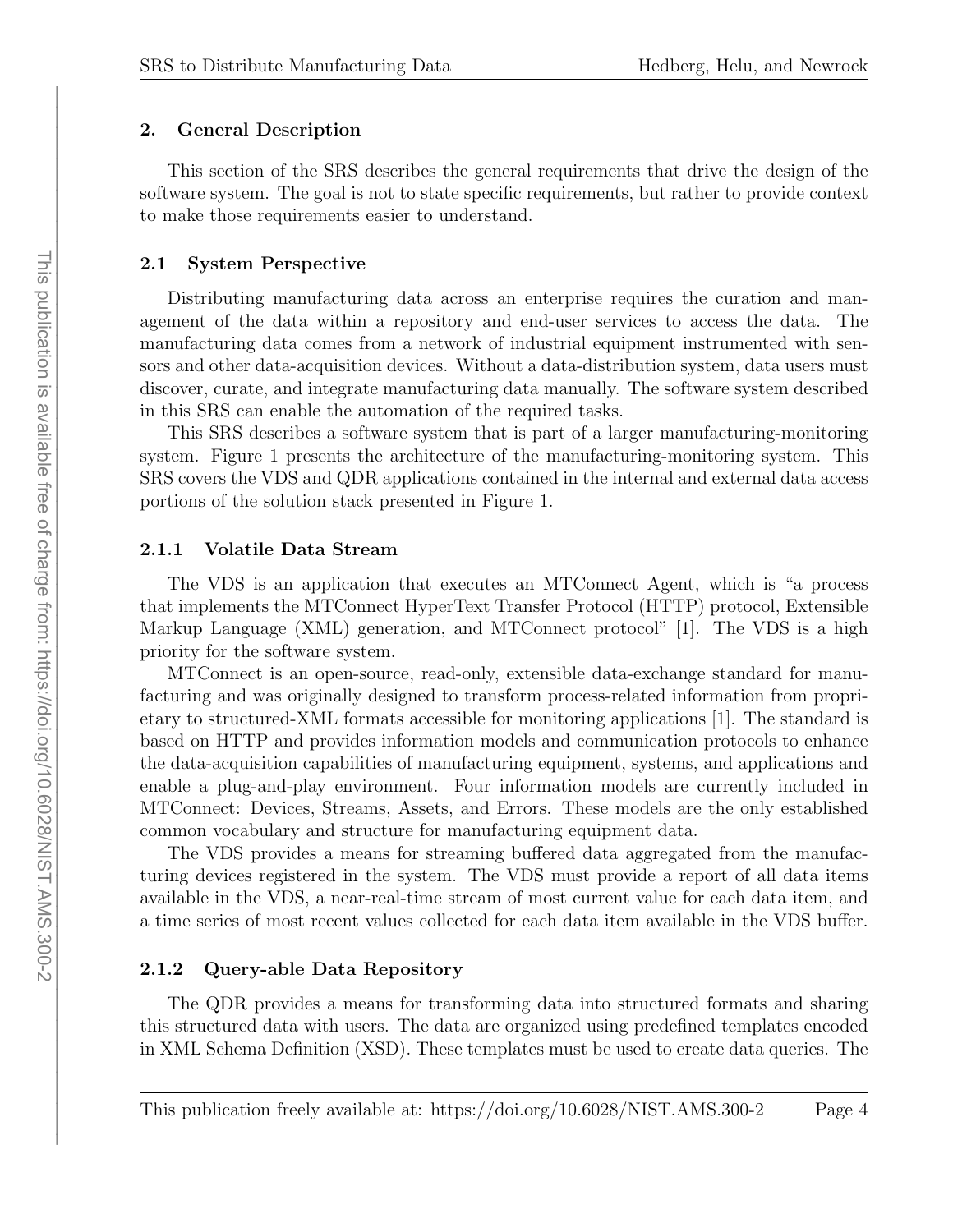<span id="page-9-0"></span>

Fig. 1. Manufacturing-Monitoring System Stack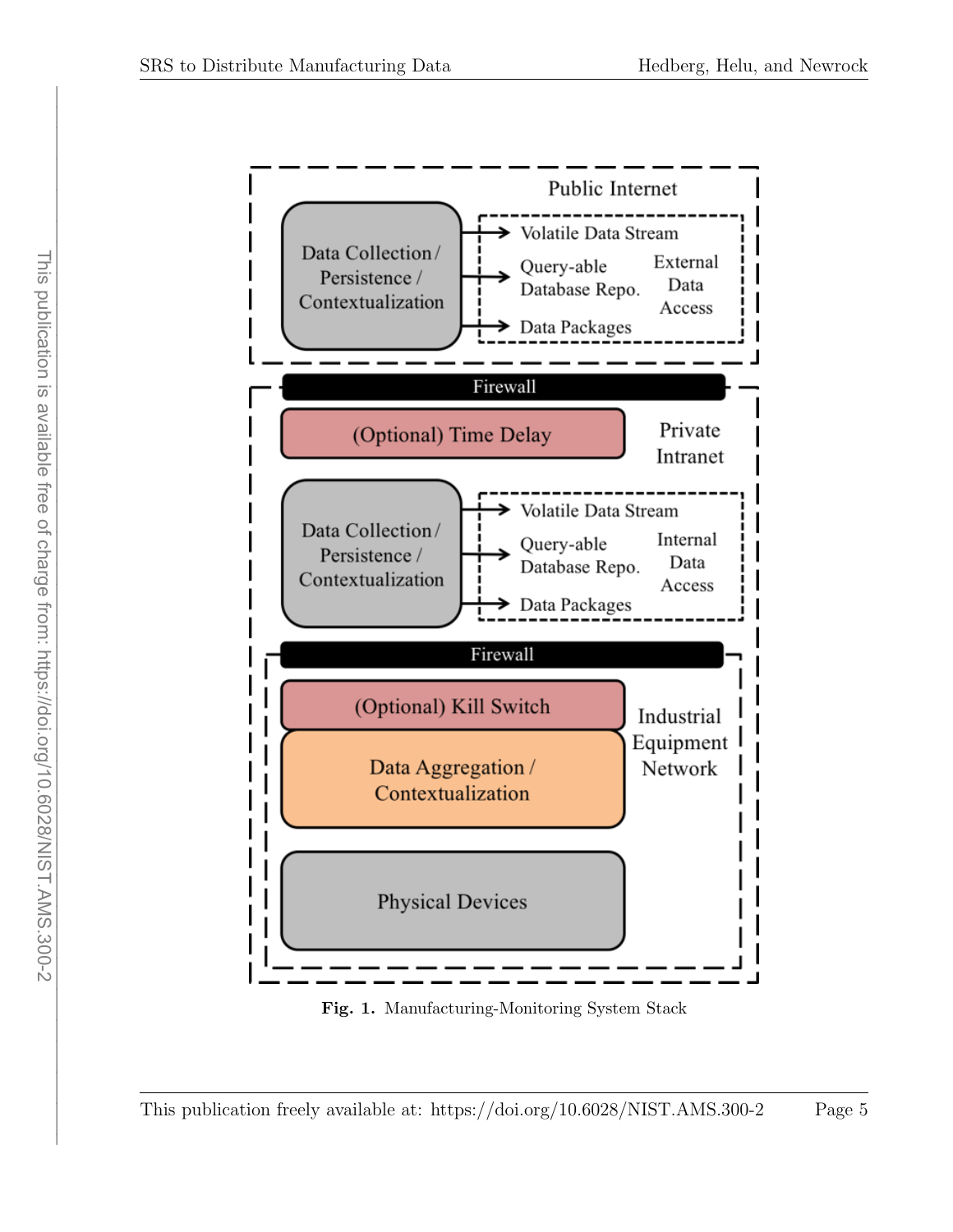<span id="page-10-3"></span>data must be saved. A Not only [Structured](#page-6-8) Query Language (NoSQL) type of database or relational database may be used to save the data. The [QDR](#page-6-4) user would search and retrieve data via a template-driven web-based form, an endpoint query, and/or a [Representational](#page-6-9) State [Transfer](#page-6-9) (REST)ful Application [Programming](#page-5-5) Interface (API) call. The [QDR](#page-6-4) is a high priority for the software system.

#### <span id="page-10-0"></span>2.2 System Functions

The system must provide, at a minimum, the following functions in accordance with the other requirements described within this [SRS](#page-6-1) document.

- Provide a data stream through the [VDS](#page-6-3) in a form compliant with MTConnect and data templates in the [QDR](#page-6-4)
- Upload, edit, and create data templates
- Make all data available over a [RESTf](#page-6-9)ul [API](#page-5-5)
- Provide a User [Interface](#page-6-10) (UI) for administration and managing templates and queries
- Allow the administrator to create predefined user queries with limits set on results by a time range (e.g., number of days, hours, minutes), a limited set of query-able data elements, or a limited set of records
- List all data elements

#### <span id="page-10-1"></span>2.3 User Classes and Characteristics

Users of the software system include researchers, practicing engineers, and software developers. All users should be familiar with web technology. Users are knowledgeable of software-development processes or manufacturing processes but may not be knowledgeable of both. However, users should have a good understanding of the tasks, activities, and artifacts of either process in which they may be interested.

# <span id="page-10-2"></span>2.4 Operating Environment

The server-side components of the software system must operate within a Linux operating system environment.

The client-side components of the software system must operate within common webbrowser environments using Secure [Sockets](#page-6-11) Layer (SSL) / [Transport](#page-6-12) Layer Security (TLS) cryptographic protocols at a minimum encryption level of 128 bits. The minimum set of browsers that must be supported is:

- Apple Safari 7+
- Google Chrome  $44+$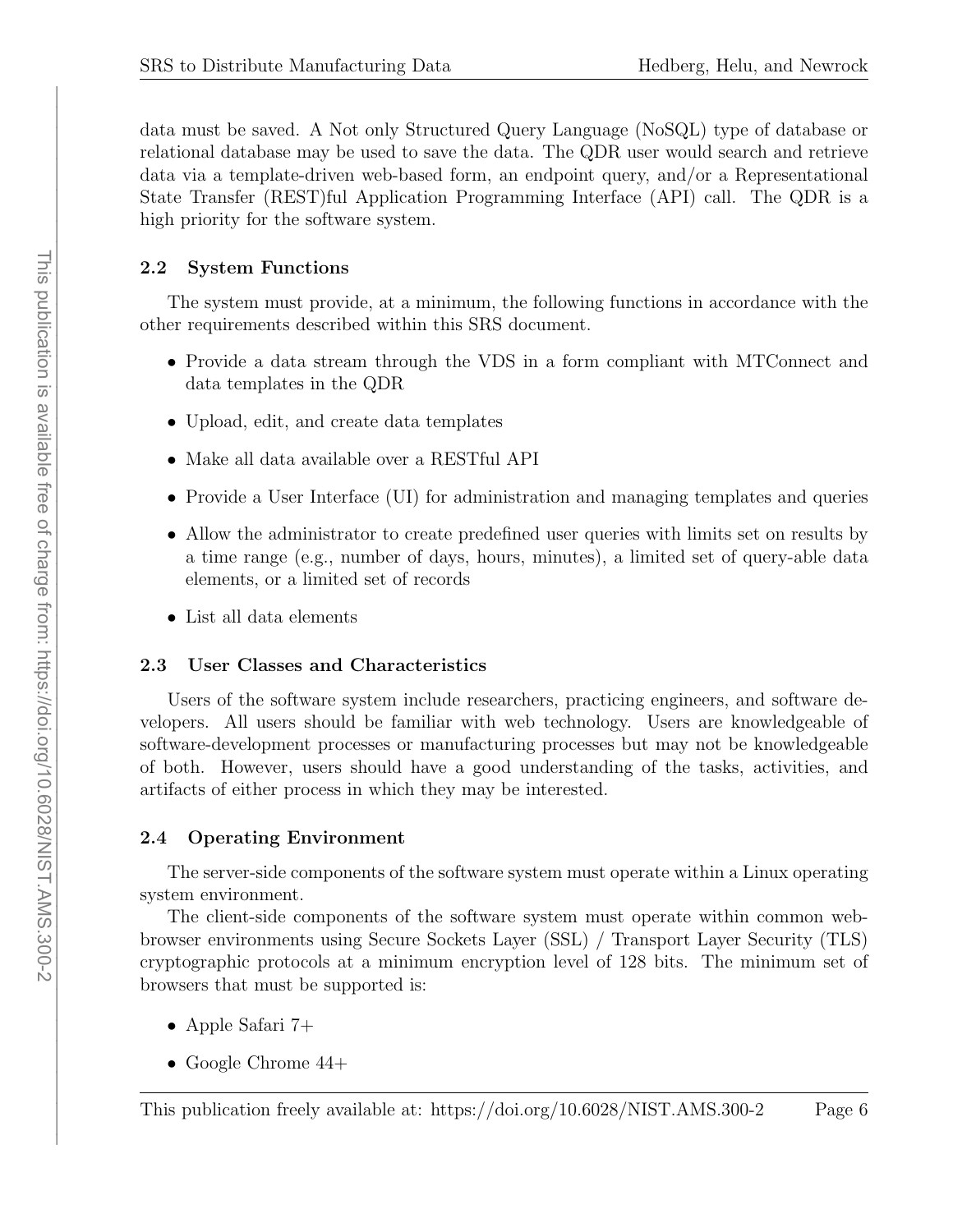- <span id="page-11-3"></span>• Microsoft Internet Explorer 10+
- Mozilla Firefox  $40+$

#### <span id="page-11-0"></span>2.5 Design and Implementation Constraints

Developers may implement the [QDR](#page-6-4) using a data store to curate data and template information. All [QDR](#page-6-4) and administrative services must be available over a [RESTf](#page-6-9)ul [API.](#page-5-5) The [QDR](#page-6-4) must be able to curate data collected in batches from the Industrial-Equipment Network. At a predetermined time each calendar day, the [QDR](#page-6-4) must process all curated data and populate a list of available elements for query. Setup and maintenance of the [QDR](#page-6-4) application are the responsibility of the customer. Setup and maintenance include: installation, hosting, host-security configuration, and administration. There are no additional constraints on the [VDS](#page-6-3) other than any defined for an application that executes the MTConnect Agent in the standard documentation [\[1\]](#page-7-6).

#### <span id="page-11-1"></span>2.6 User Documentation

Any user of the software system is the target audience for user documentation generated about the software system. A range of short document types (e.g., guidelines, tutorials, frequently asked questions) in [HyperText](#page-6-13) Markup Language (HTML) and/or [Portable](#page-6-14) Document [Format](#page-6-14) (PDF) format must describe the use of the software system.

#### <span id="page-11-2"></span>2.7 Assumptions and Dependencies

No specific assumptions or dependencies are considered at this time.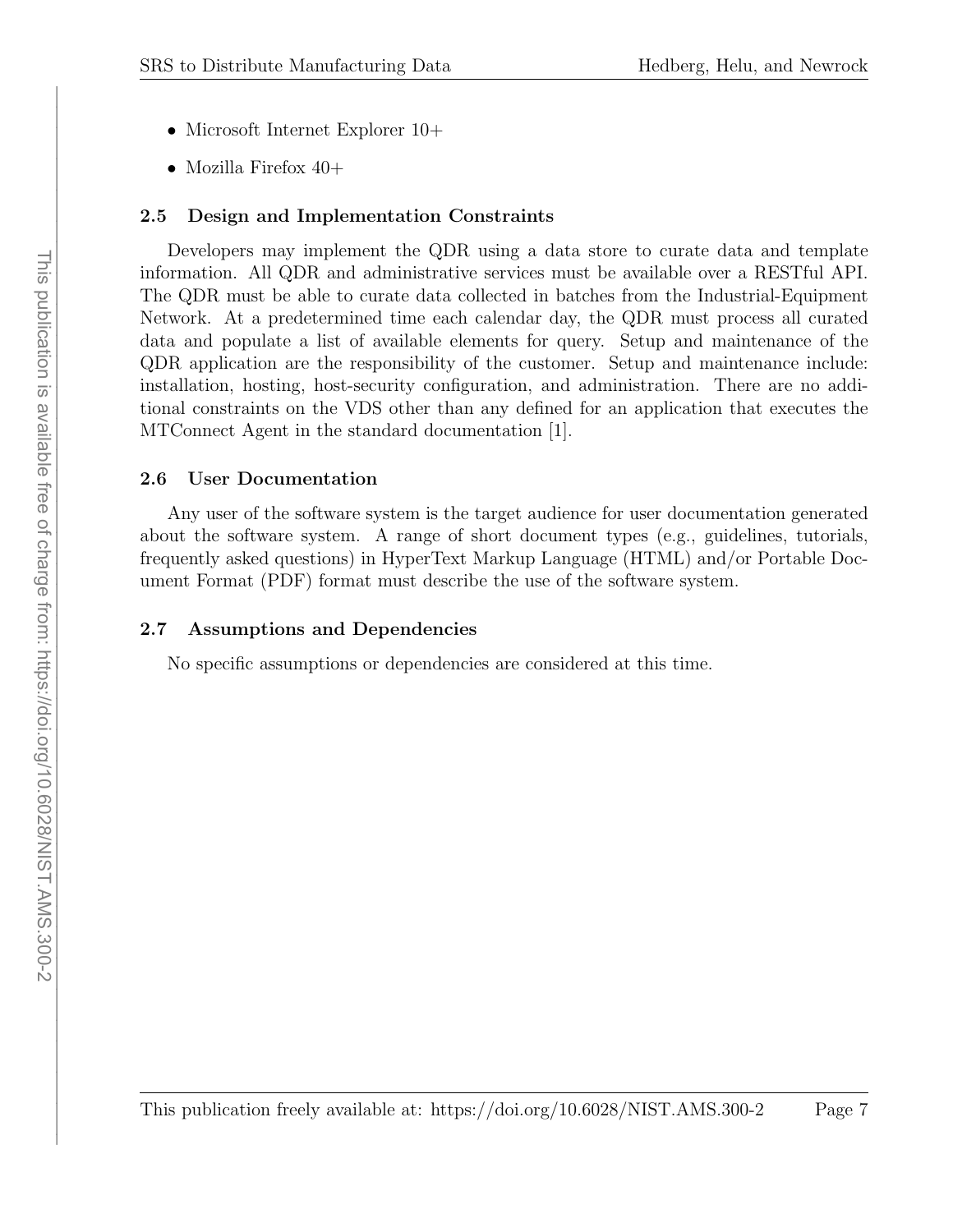#### <span id="page-12-6"></span><span id="page-12-0"></span>3. External Interface Requirements

This section of the [SRS](#page-6-1) describes the interface requirements for the system. Requirements for user, hardware, software, and communication interfaces are defined.

#### <span id="page-12-1"></span>3.1 User Interfaces

This subsection of the [SRS](#page-6-1) defines the [UI](#page-6-10) requirements for the [VDS](#page-6-3) and [QDR.](#page-6-4)

#### <span id="page-12-2"></span>3.1.1 Volatile Data Stream

The [UI](#page-6-10) for the [VDS](#page-6-3) must comply with the requirements of the application that executes the MTConnect Agent as defined by the standard documentation [\[1\]](#page-7-6).

#### <span id="page-12-3"></span>3.1.2 Query-able Data Repository

All pages of the [QDR](#page-6-4) [UI](#page-6-10) should employ an organizational method that separates the major sections of the application for easy access. The user should be able to determine the sections of the [QDR](#page-6-4) [UI](#page-6-10) currently being viewed using visual cues, such as bold fonts, arrows, and highlighting. The application's major sections should be available from any page of the [QDR](#page-6-4) and include the following pages: Query, Help, Introduction, Administration, Login, and Logout.

The user must be presented with a login page when accessing any page, expect a landing or front page, as an anonymous user. Administrative tasks and running queries must have a [UI.](#page-6-10) The [UI](#page-6-10) for administrative tasks must included the ability to manage Users, manage Groups, manage permissions, manage data templates, manage group assignments, and manage query templates. The [UI](#page-6-10) for running queries may include the ability to query the database using query templates defined by the administrator. All pages should use a consistent visual theme. Pop-ups displaying notifications, error messages, or warnings should use the same theme and template as the rest of the application.

#### <span id="page-12-4"></span>3.2 Hardware Interfaces

All server-side components must execute on server-class computers. All client-side components must execute on workstation-class and personal-class computers.

#### <span id="page-12-5"></span>3.3 Software Interfaces

The software interface should follow the [Model-View-Controller](#page-6-15) (MVC) model for rendering and modeling data objects. The interface must be able to connect to a database to store [XML](#page-6-6) schema defined using [XSD](#page-6-7) and data streams. Source and destination formats for data must include [XML](#page-6-6) and may also include: Extensible Stylesheet [Lanaguage](#page-6-16) Transformation [\(XSLT\),](#page-6-16) [JavaScript](#page-6-17) Object Notation (JSON), Comma [Separated](#page-6-18) Value (CSV), and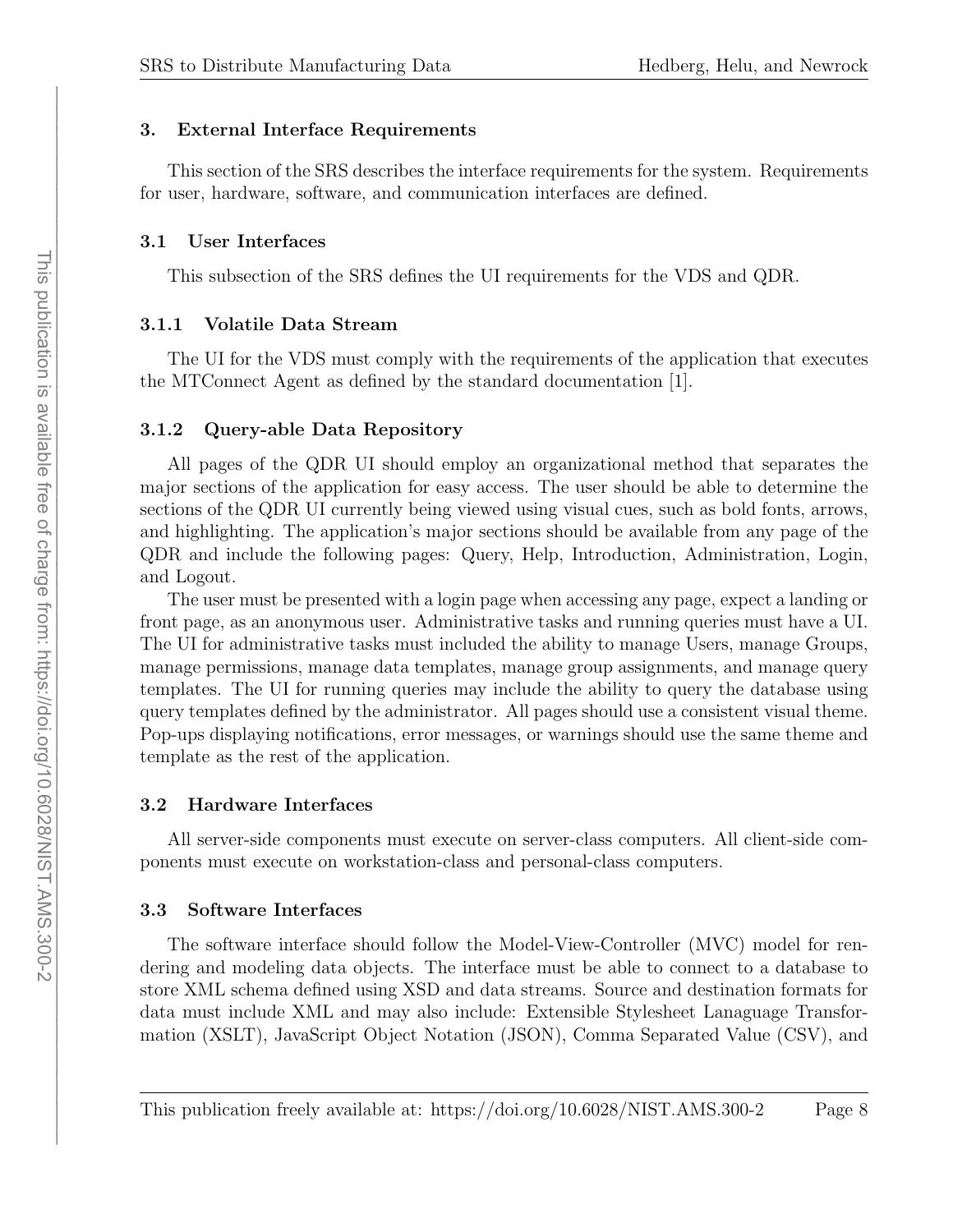<span id="page-13-2"></span>American Standard Code for [Information](#page-5-6) Interchange (ASCII).

## <span id="page-13-0"></span>3.3.1 Description of Services

Data templates act as intermediate format between the [API,](#page-5-5) [UI,](#page-6-10) and Database.

Administration interfaces with: Database, [REST](#page-6-9) [API,](#page-5-5) and [UI.](#page-6-10)

- Input: Create, [Retrieve,](#page-6-19) Update, and Delete (CRUD) information
- Output: [CRUD](#page-6-19) administrative data
- Relationships: Users, Groups, Permissions, Templates

[VDS](#page-6-3) Capture and Data Curation interface with: Database, [REST](#page-6-9) [API,](#page-5-5) and MTConnect Agent.

- Input: Machine adapter stream
- Output: MTConnect compliant [XML](#page-6-6)
- Relationships: Templates

[QDR](#page-6-4) Capture or Data Curation interfaces with: Database and [REST](#page-6-9) [API.](#page-5-5)

- Input: XML document conforming to pre-defined [QDR](#page-6-4) template (e.g., [Quality](#page-6-20) Information [Framework](#page-6-20) (QIF) schema, MTConnect schema)
- Output: Stored data in [QDR](#page-6-4) database
- Relationships: Templates

[QDR](#page-6-4) Template Composer interfaces with: Database and [UI.](#page-6-10)

- Input: Template information
- Output: [XML](#page-6-6) template
- Relationships: [XML](#page-6-6) data, database, data view

[QDR](#page-6-4) Query interfaces with: Database, [REST](#page-6-9) [API,](#page-5-5) and [UI.](#page-6-10)

- Input: Query parameters
- Output: Query results
- Relationships: Curated data, time series

<span id="page-13-1"></span>Client-side [UI](#page-6-10) applications must run within a web browser and not require any additional software interfaces on the client.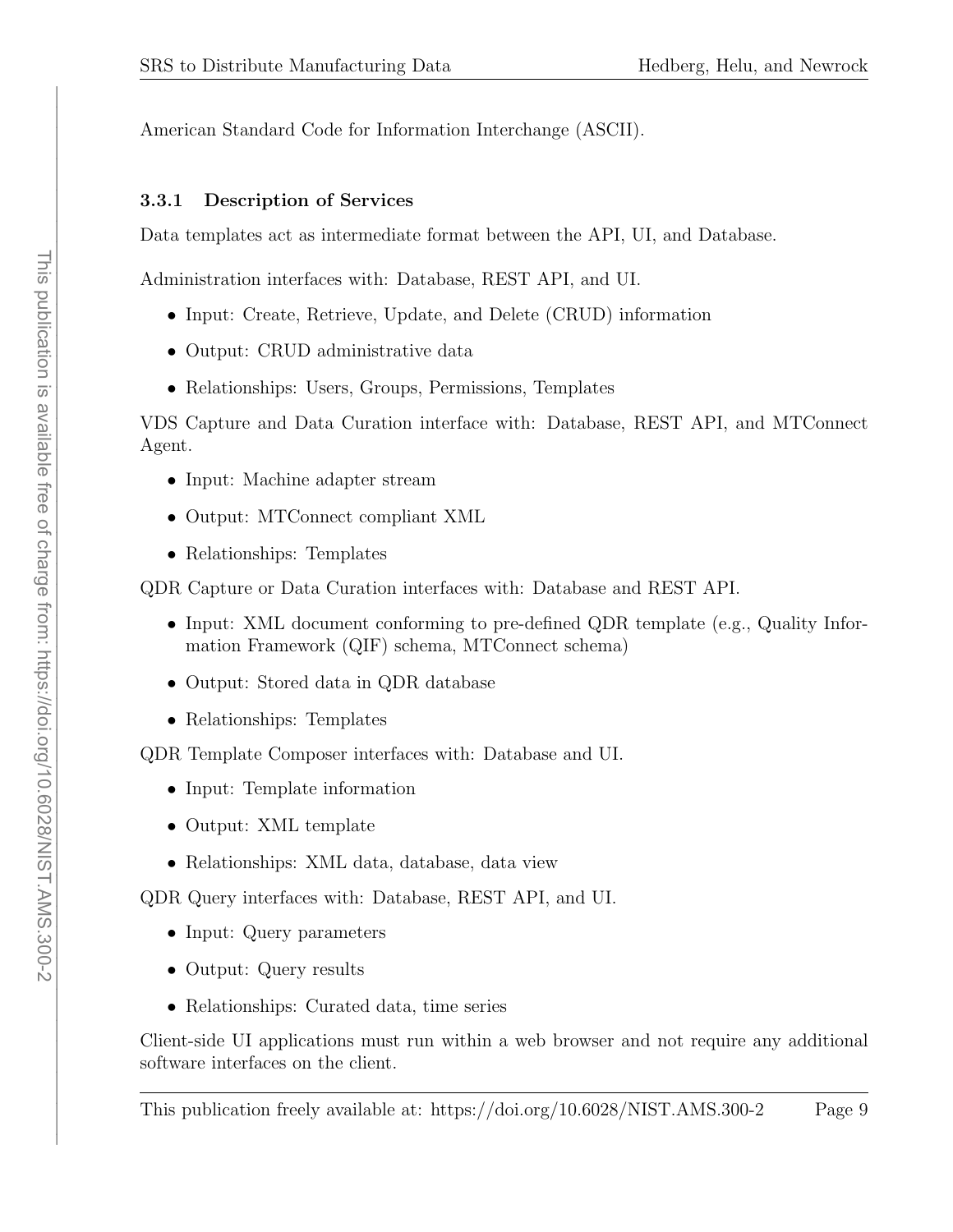#### <span id="page-14-0"></span>3.4 Communication Interfaces

The communication architecture must follow the client-server model. Communication between the client and server should utilize a [REST-](#page-6-9)compliant web service and must be served over HTTP Secure [\(HTTPS\).](#page-6-21) The client-server communication must be stateless. A uniform interface must separate the client roles from the server roles. Communication over the [VDS](#page-6-3) must conform to a reference MTConnect data schema [\[2\]](#page-7-7) using [XML.](#page-6-6) Communication over the [QDR](#page-6-4) must provide the user with the option of formatted [ASCII](#page-5-6) [CSV,](#page-6-18) [JSON,](#page-6-17) or [XML](#page-6-6) structured with a reference MTConnect data schema [\[2\]](#page-7-7).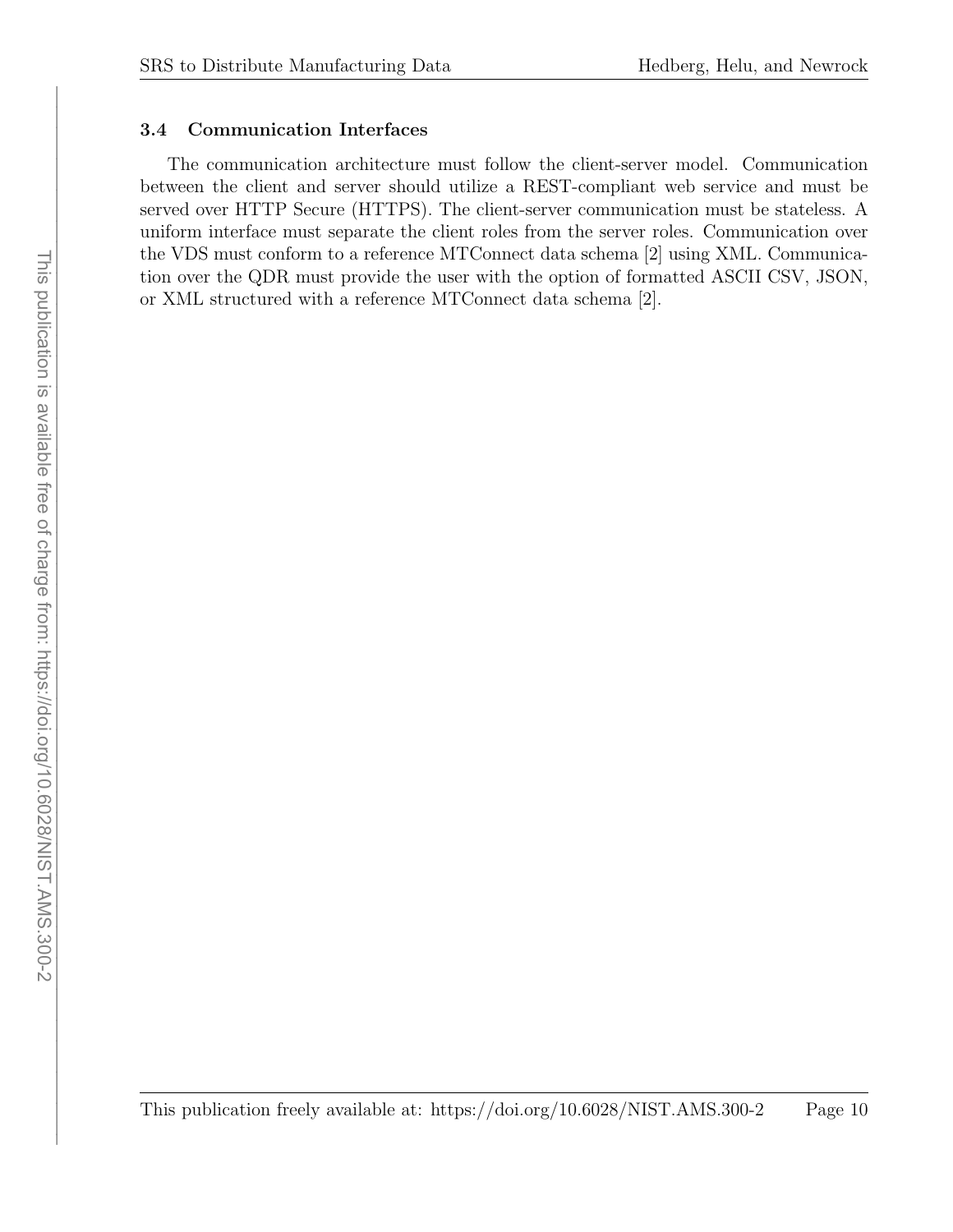#### <span id="page-15-5"></span><span id="page-15-0"></span>4. System Features

This section of the [SRS](#page-6-1) describes the requirements for the system's features. Specifically, requirements for component functionality, data curation, and software system administration are defined.

#### <span id="page-15-1"></span>4.1 Component Functional Requirements

This subsection of the [SRS](#page-6-1) describes the functional requirements for the [VDS](#page-6-3) and [QDR](#page-6-4) components of the software system.

#### <span id="page-15-2"></span>4.1.1 Volatile Data Stream

VDS/001 The [VDS](#page-6-3) component of the software system must comply with all enumerated requirements for an application to execute an MTConnect Agent in the standard documentation [\[1\]](#page-7-6).

#### <span id="page-15-3"></span>4.1.2 Query-able Data Repository

- QDR/001 The [QDR](#page-6-4) component of the software system must retrieve data from an indexed database based on a user-defined query request via a template-driven web-based user interface, an endpoint query, and/or a [RESTf](#page-6-9)ul [API](#page-5-5) call.
- QDR/002 The [QDR](#page-6-4) must provide the administrator with the ability to predefine queries for use by non-administrator users.
- QDR/003 The [QDR](#page-6-4) must enable the administrator to limit query results by date ranges and/or number of records.
- QDR/004 When configured in a query by the administrator, the [QDR](#page-6-4) must provide the user a list of all available devices in the database and all available associated data elements for that device.
- QDR/005 The user may be provided the ability to select what data elements to retrieve via the predefined query.
- QDR/006 The user must have the ability to select the time range and/or number of records for the data to retrieve via the query.
- QDR/007 The user must have the ability to retrieve and view data as formatted [ASCII](#page-5-6) [CSV,](#page-6-18) [JSON,](#page-6-17) or [XML.](#page-6-6)
- QDR/008 The user must have the ability to download retrieved data as [ASCII](#page-5-6) [CSV,](#page-6-18) [JSON,](#page-6-17) or [XML.](#page-6-6)

<span id="page-15-4"></span>This publication freely available at: https://doi.org/10.6028/NIST.AMS.300-2 Page 11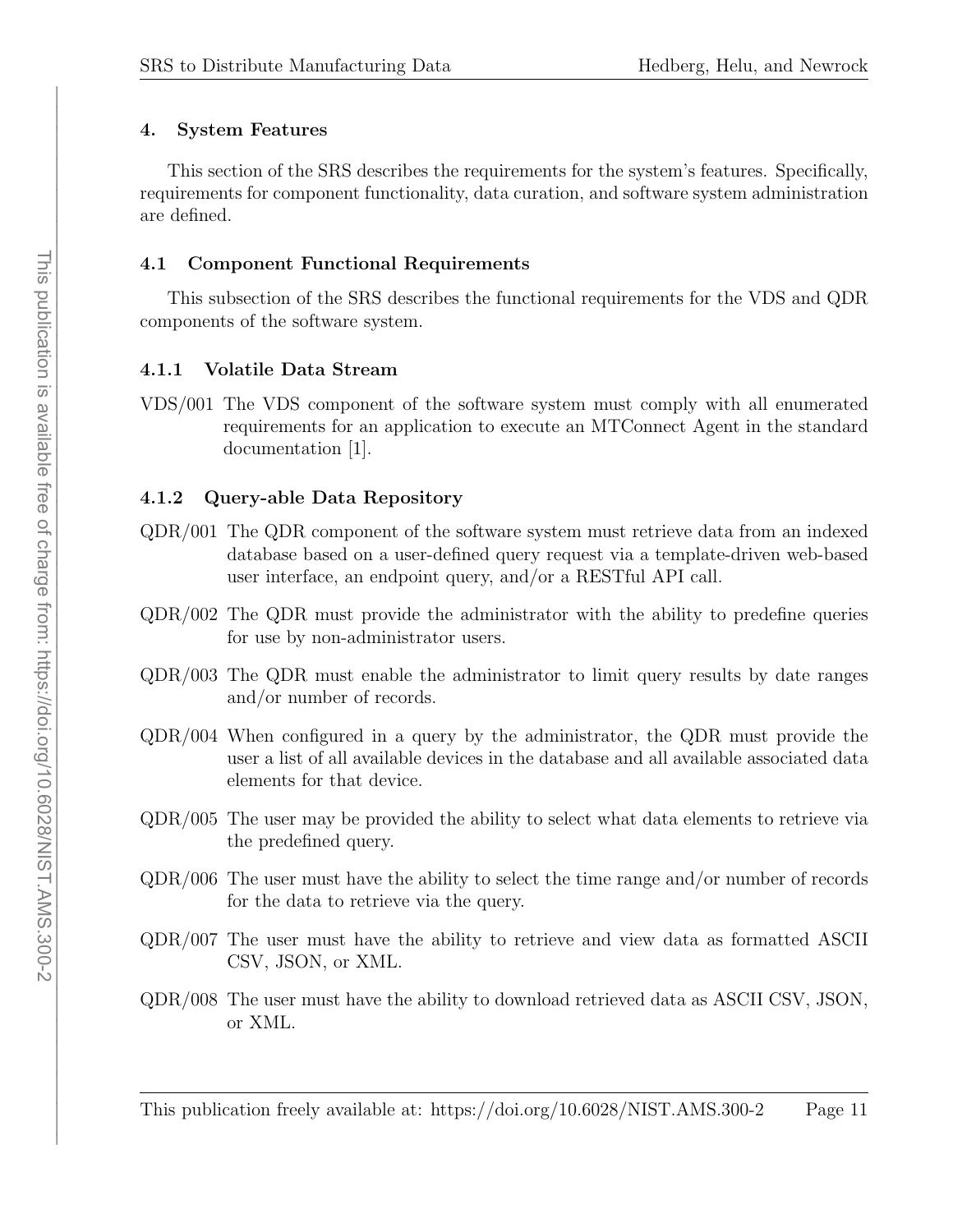#### <span id="page-16-5"></span>4.2 Data Curation

This subsection of the [SRS](#page-6-1) describes the requirements for data curation within the software system.

#### <span id="page-16-0"></span>4.2.1 Description and Priority

The software system must provide a function to store and manage data in a database according to a data-structure template (e.g., schema, ontology).

#### <span id="page-16-1"></span>4.2.2 Functional Requirements

- Curate/001 The software system must provide a [RESTf](#page-6-9)ul [API](#page-5-5) for curating data in the database.
- Curate/002 The software system must provide the data curator with the ability to add data to the database in accordance with a stored data-structure template.
- Curate/003 The software system may provide all curation functionality via a web-based user interface.

#### <span id="page-16-2"></span>4.3 Software System Administration

This subsection of the [SRS](#page-6-1) describes the requirements for administering the software system.

#### <span id="page-16-3"></span>4.3.1 Description and Priority

The software system must provide a function to manage user accounts and data-structure templates (e.g., schemas, ontologies). The minimum user account types must be: (1) data explorer, (2) data curator, and (3) administrator. The data-explorer account type will grant access to end-users for the purpose of interacting with the [QDR](#page-6-4) component of the software system. The data-curator account type will grant access to a user for the purpose of storing and managing data in the database. The administrator account type will grant "super user" access to a user for the purpose of managing the software system. The administration function of the software system is a medium priority.

#### <span id="page-16-4"></span>4.3.2 Functional Requirements

Admin/001 The software system must provide a web-based [UI](#page-6-10) to [CRUD](#page-6-19) manage users.

- Admin/002 The software system must provide the administrator with the ability to [CRUD](#page-6-19) manage users.
- Admin/003 The software system must provide the administrator with the ability to [CRUD](#page-6-19) manage groups.

This publication freely available at: https://doi.org/10.6028/NIST.AMS.300-2 Page 12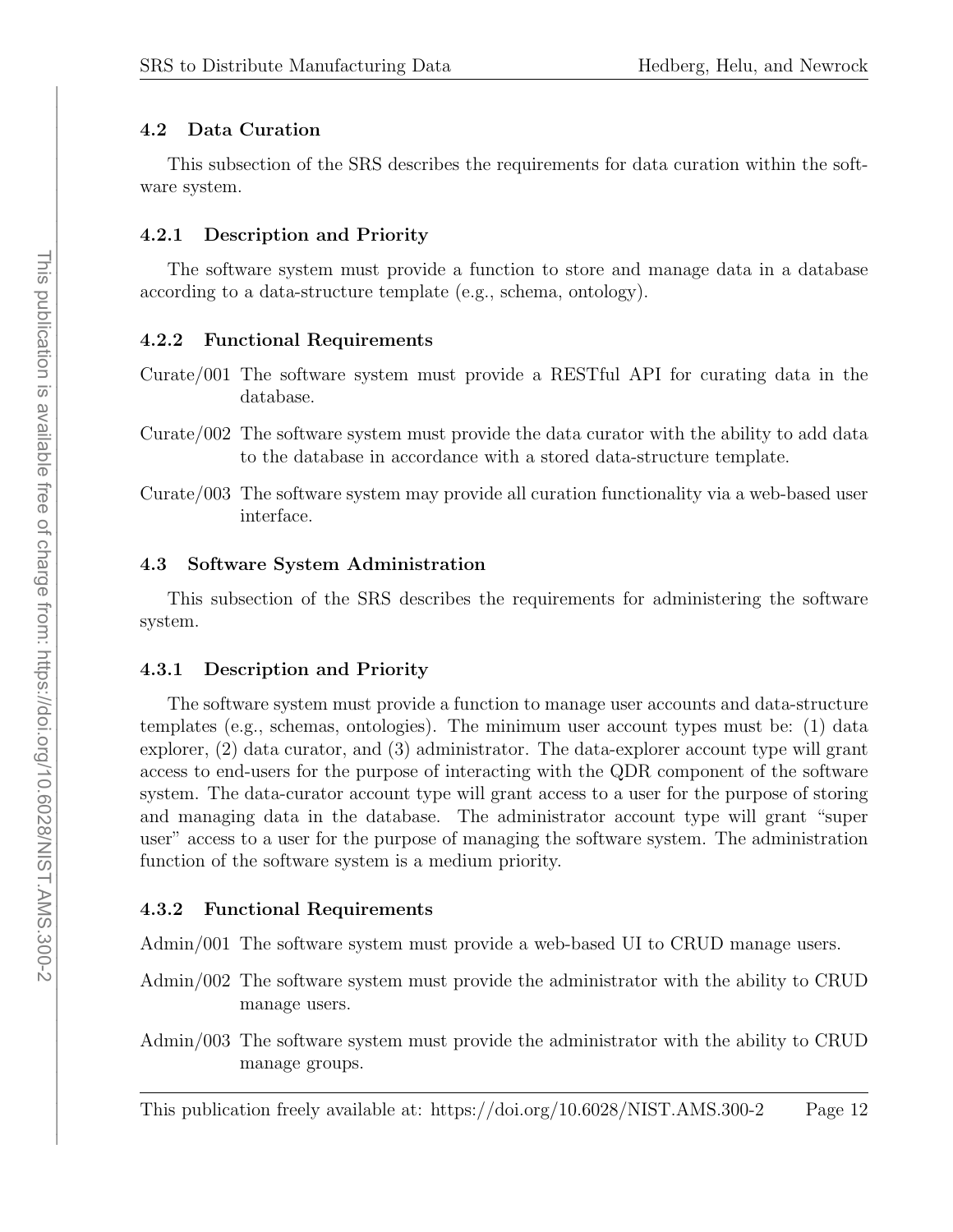- <span id="page-17-0"></span>Admin/004 The software system must provide the administrator with the ability to [CRUD](#page-6-19) manage user group assignments.
- Admin/005 The software system must provide the administrator with the ability to [CRUD](#page-6-19) manage permissions assigned to users and groups.
- Admin/006 The software system must provide a web-based user interface for [CRUD](#page-6-19) manage data templates.
- Admin/007 The software system must provide the administrator with the ability to [CRUD](#page-6-19) manage data-structure templates using the [XSD](#page-6-7) format.
- Admin/008 The software system may provide all administration functionality via a [RESTf](#page-6-9)ul [API.](#page-5-5)
- Admin/009 The software system must allow the administrator to create a [Universally](#page-6-22) Unique [Identifier](#page-6-22) (UUID) associated with a device.
- Admin/010 The software system must require a [UUID](#page-6-22) to be provided with any data streams uploaded.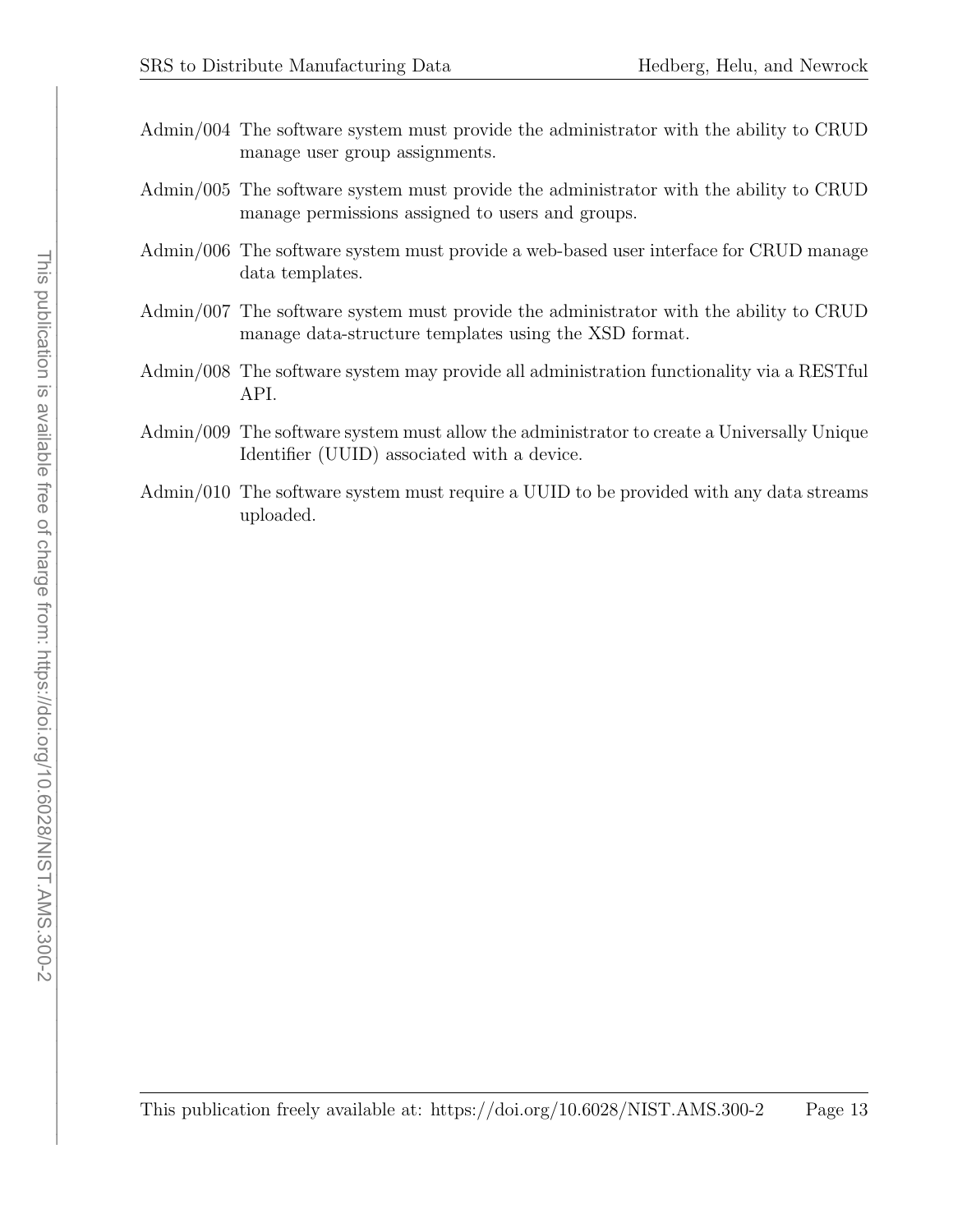# <span id="page-18-7"></span><span id="page-18-0"></span>5. Non-functional Requirements

This section of the [SRS](#page-6-1) describes the non-functional requirements for the software system. Performance, reliability, availability, security, and maintainability requirements are included. In addition, business rules are defined.

# <span id="page-18-1"></span>5.1 Performance Requirements

The [VDS](#page-6-3) must provide available fresh data to the requesting client at a rate of no less than 1 Hz. The response-time for the [QDR](#page-6-4) should be minimized using industry recommended practices. All other performance related to storage, memory, and processing should follow industry recommended practices to ensure resource requirements are minimized.

# <span id="page-18-2"></span>5.2 Reliability Requirements

There are no requirements for Mean Time between Failures [\(MTBF\)](#page-6-23) or [Mean](#page-6-24) Time to Failures [\(MTTF\)](#page-6-24) for this version of the software system defined in this [SRS.](#page-6-1) However, in accordance with industry recommended practices, the software system should undergo feature testing, load testing, and regression testing prior to release and/or deployment.

# <span id="page-18-3"></span>5.3 Availability Requirements

Reasonable efforts should be made to ensure the software system is available with an uptime of 95%. The uptime is calculated as the percentage of time during the year in which the software system was available to the public. A 95% uptime percentage allows for an average of 18.25 days per year, 36 hours per month, or 8.4 hours per week of downtime.

# <span id="page-18-4"></span>5.4 Security Requirements

The software system defined in this [SRS](#page-6-1) must follow industry recommended practices for secure software development. At a minimum, the software development must practice the principle of least privilege for defining access-level requirements of the software system and its associated services. The production-release version of the software system must pass an automated dynamic application security testing tool (e.g., HP WEBINSPECT).

# <span id="page-18-5"></span>5.5 Maintainability Requirements

<span id="page-18-6"></span>The architecture, design, implementation, and documentation of the application must minimize the maintenance costs of the software system. The maximum person-time required to fix a security defect (including regression testing and documentation update) must not exceed two person days. Otherwise, the software system must be taken offline or the offending feature disabled. The average person-time required to make a minor enhancement (including testing and documentation update) must not exceed one person week.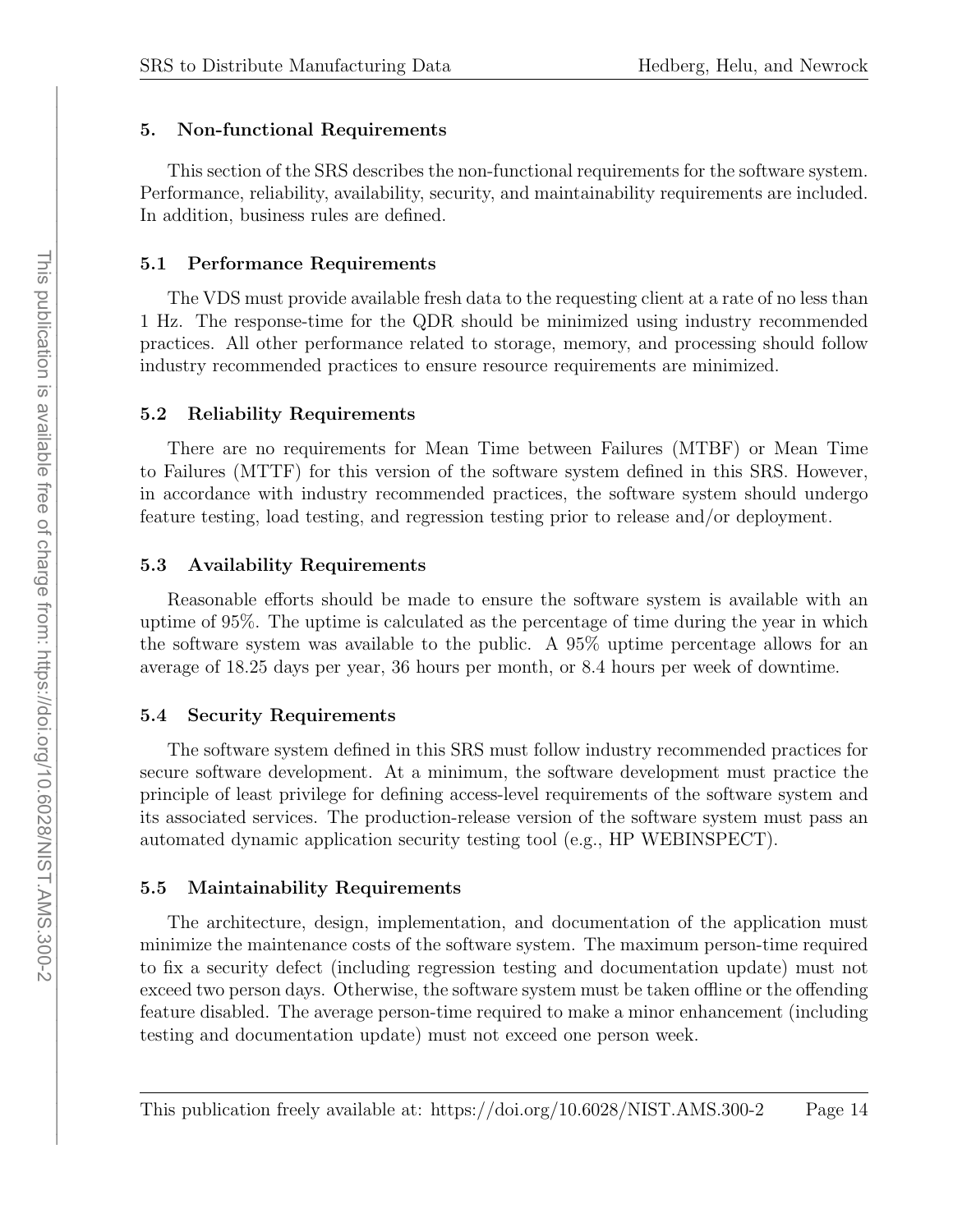#### <span id="page-19-3"></span>5.6 Business Rules

The system must have at least a *Super-User* role and a *User* role defined for accessing and interacting with the system. Additional roles may be defined for the system as long as the business rules for the administrator and user roles are satisfied. At a minimum, the Super-User role must account for the *data explorer*, *data curator*, and *administrator* accounttype requirements described in Section [4.3.](#page-16-2) At a minimum, the User role must account for the *data explorer* account-type requirements described in Section [4.3.](#page-16-2) The following business rules must apply to the administrator and user roles.

## <span id="page-19-0"></span>5.6.1 Super-User Role Business Rules

SuperUserRole/001 Maintains all [VDS](#page-6-3) and [QDR](#page-6-4) back-end system configurations

SuperUserRole/002 Maintains all [VDS](#page-6-3) and [QDR](#page-6-4) schemas and templates

SuperUserRole/003 Maintains all user groups and user accounts

SuperUserRole/004 Maintains all [QDR](#page-6-4) predefined queries

#### <span id="page-19-1"></span>5.6.2 User Role Business Rules

<span id="page-19-2"></span>UserRole/001 Connects to and retrieves and reads data from [VDS](#page-6-3) and [QDR](#page-6-4) in conformance with the maintained [VDS](#page-6-3) and [QDR](#page-6-4) schemas and templates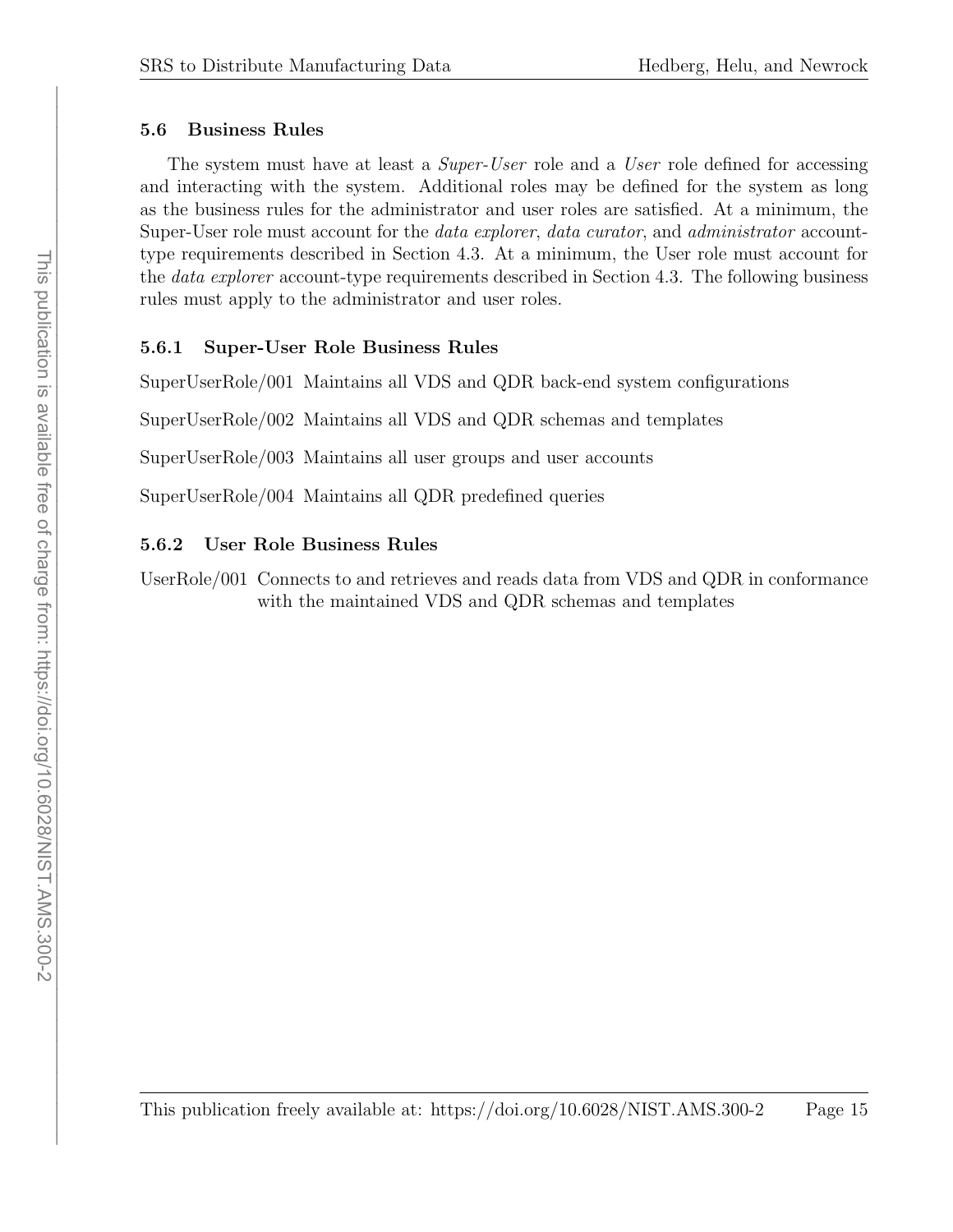# <span id="page-20-0"></span>Appendix A: Glossary

- Application Programming Interface (API) A system of tools and resources (e.g., subroutine definitions, protocols) in an operating system that enables developers to create software applications.
- Extensible Markup Language (XML) A markup language that defines a set of rules for encoding documents in a format that is both human-readable and machine-readable in accordance with the World Wide Web Consortium (W3C) specification.
- Extensible Stylesheet Lanaguage Transformation (XSLT) A language for transforming XML documents into other XML documents or other formats in accordance with the World Wide Web Consortium (W3C) specification.
- HyperText Markup Language (HTML) The standard markup language for creating web pages and web applications in accordance with ISO/IEC 15445 and W3C HTML5.
- HyperText Transfer Protocol (HTTP) An application protocol for distributed, collaborative, and hypermedia information systems in accordance with RFC 7230 and RFC 7540.
- HyperText Transfer Protocol Secure (HTTPS) A communications protocol for secure communication over a computer network using Hypertext Transfer Protocol (HTTP) within a connection encrypted by Transport Layer Security (TLS), or its predecessor, Secure Sockets Layer (SSL).
- JavaScript Object Notation (JSON) An open-standard file format that uses humanreadable text to transmit data objects consisting of attribute-value pairs and array data types.
- Mean Time between Failures (MTBF) The predicted average elapsed time between inherent failures of a system during operation.
- Mean Time to Failures (MTTF) The predicted average operation time for a system replaced after a failure.
- MTConnect An open industry standard for enabling interoperability between controls, devices, and software in manufacturing systems.
- Not only Structured Query Language (NoSQL) Database A database providing a mechanism for storage and retrieval of data that is modeled in means other than the tabular relations used in relational databases.

This publication freely available at: https://doi.org/10.6028/NIST.AMS.300-2 Page 16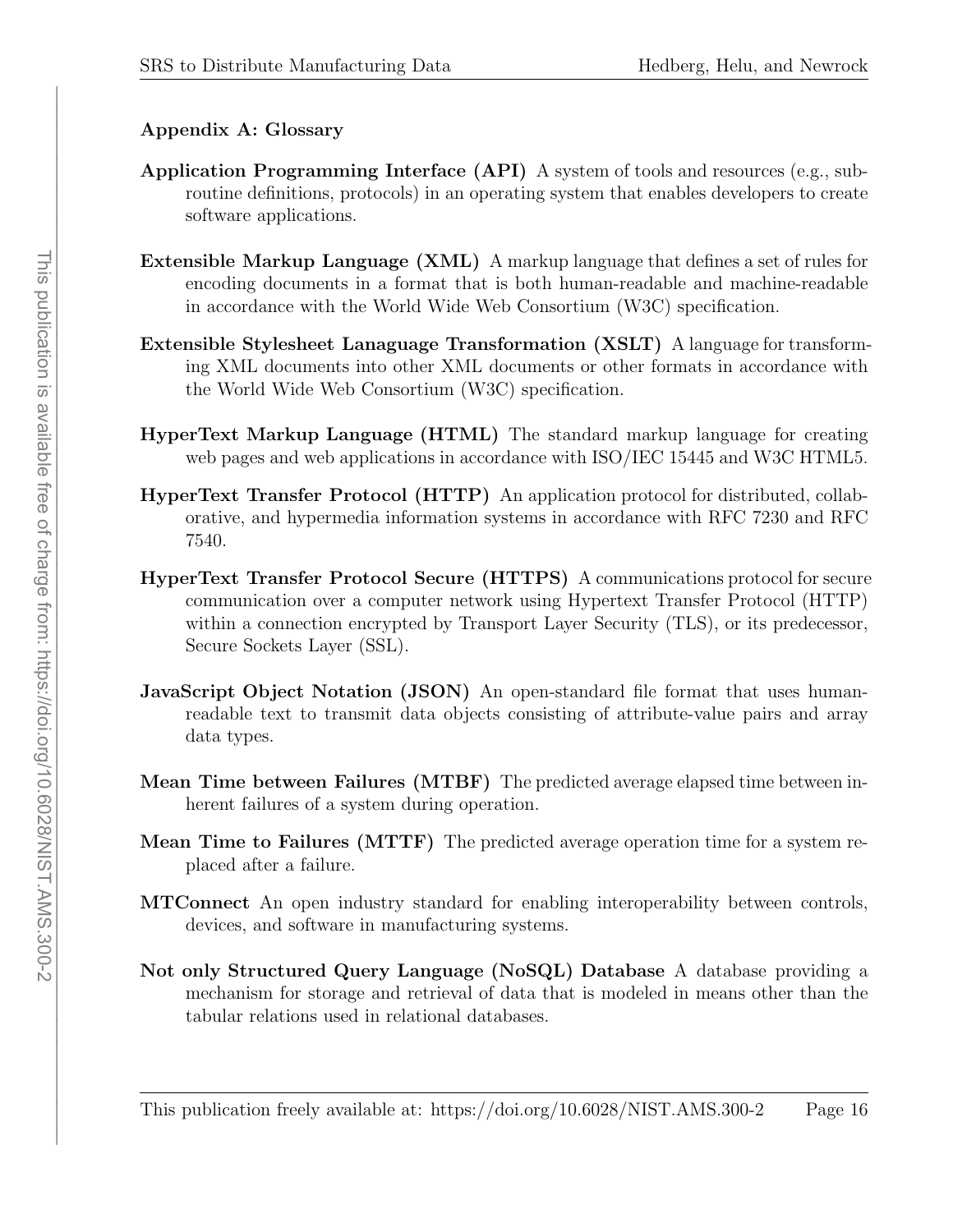- Quality Information Framework (QIF) A unified XML framework and ASNI-accredited standard for enabling interoperability between computer-aided quality measurement systems.
- Representational State Transfer (REST) A style of architecture based on a set of principles that describe how networked resources are defined and addressed for providing interoperability between computer systems on the Internet.
- Secure Sockets Layer (SSL) An early standard security technology, later replaced by Transport Layer Security (TLS), for establishing an encrypted link between a web server and a browser.
- Transport Layer Security (TLS) A cryptographic protocols that provides communications security over a computer network in accordance with RFC 6176.
- Universally Unique Identifier (UUID) A 128-bit number generated in accordance with ISO/IEC 11578 used to identify information in computer systems. Also known as Globally Unique Identifier (GUID).
- XML Schema Definition (XSD) A schema language recommended by the World Wide Web Consortium (W3C) for expressing a set of rules to which an XML document must conform to be considered valid.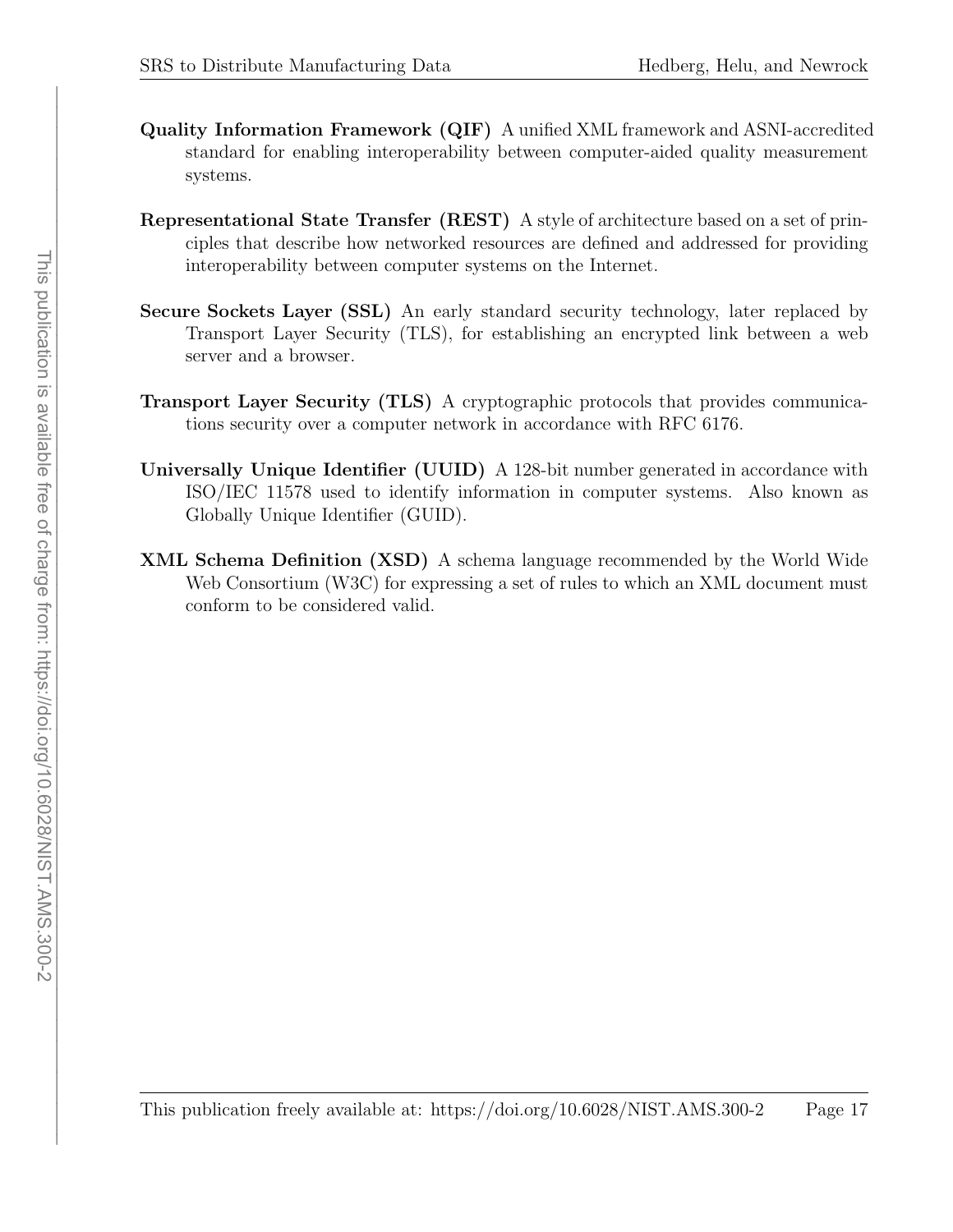# Appendix B: Reference Diagrams and Models

This publication freely available at: https://doi.org/10.6028/NIST.AMS.300-2 Page 18